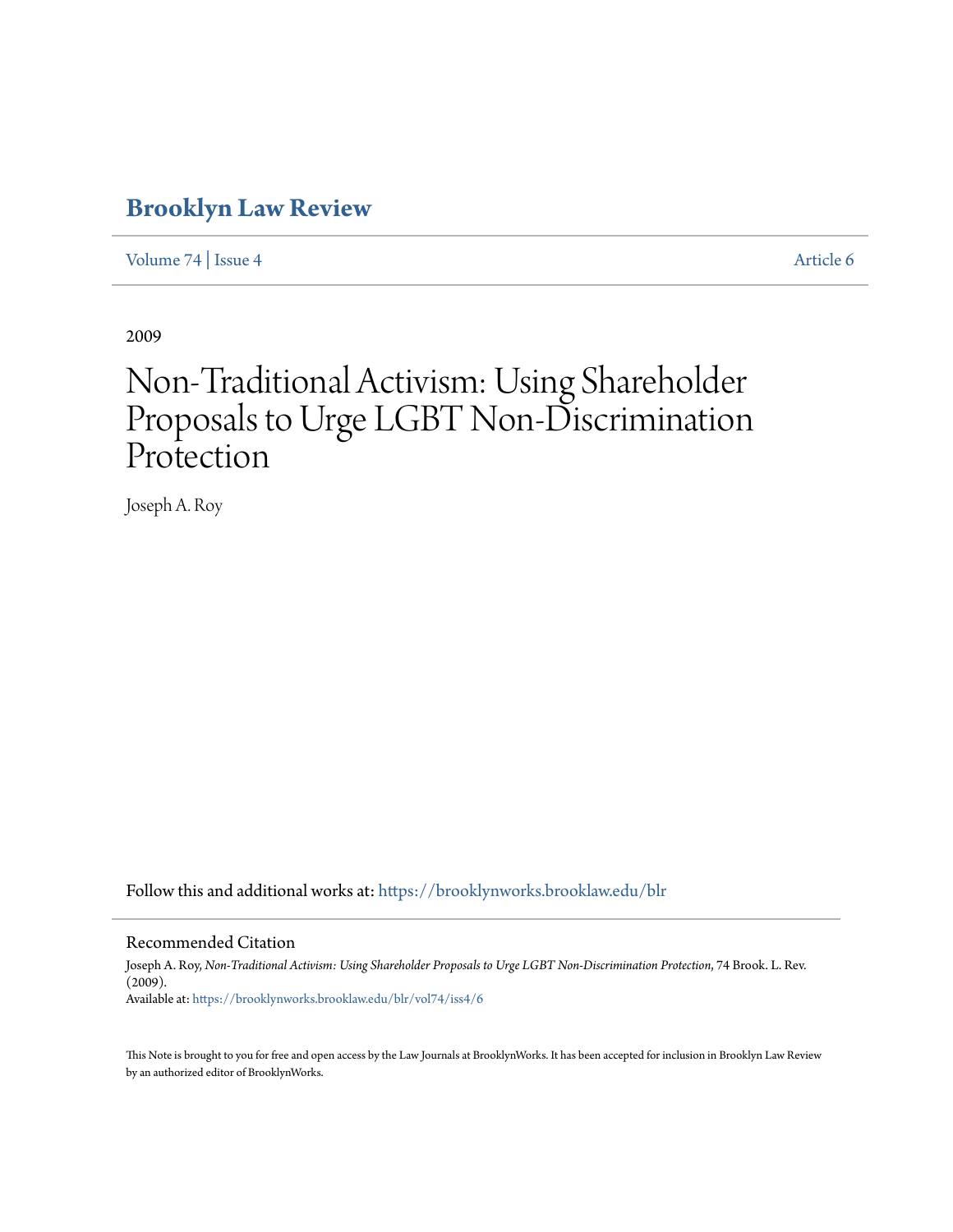## Non-Traditional Activism

### USING SHAREHOLDER PROPOSALS TO URGE LGBT NON-DISCRIMINATION PROTECTION

#### I. INTRODUCTION

Apache Corporation ("Apache") is an energy company that does business across the world.<sup>1</sup> Until recently, Apache's non-discrimination policy allowed discrimination on the basis of sexual orientation and gender identity.<sup>2</sup> In October 2007, several Apache shareholders, all New York City pension funds ("The Funds"),<sup>3</sup> sought to correct this blatant disregard for civil rights by submitting a proposal for Apache's 2008 annual shareholder meeting.4 The proposal asked the company to "implement equal employment opportunity policies based on [ten] principles prohibiting discrimination based on sexual orientation and gender identity."5 The principles listed in the proposal are those that several other Fortune 500 corporations have used when implementing their non-discrimination policies.<sup>6</sup> The Funds argued that if these non-

<sup>1</sup> Apache Corp., Annual Report (Form 10-K), at 1 (Feb. 29, 2008).

<sup>2</sup> Apache Corp. v. New York City Employees' Ret. Sys., No. H-08-1064, 2008 WL 1821728, at \*6 (S.D. Tex. Apr. 22, 2008). 3 *Id.* at \*1. The five funds were the New York City Employees' Retirement System,

New York City Teachers' Retirement System, New York City Police Pension Fund, New York City Fire Department Pension Fund, and New York City Board of Education Retirement System. *Id.* 

*Id.* The proposal was submitted through the funds' custodian and trustee. *Id.* The Office of the Comptroller of the City of New York was the trustee and custodian for all of the funds except that the Comptroller is only the custodian of the New York City Board of Education Retirement System. *Id.* at \*1 n.1.<br> $\frac{5}{I}$  *Id.* at \*2.

 $\int$ <sup>6</sup> *Id.* The proposal stated:

<sup>1)</sup> Discrimination based on sexual orientation and gender identity will be prohibited in the company's employment policy statement. 2) The company's non-discrimination policy will be distributed to all employees. 3) There shall be no discrimination based on any employee's actual or perceived health condition, status, or disability. 4) There shall be no discrimination in the allocation of employee benefits on the basis of sexual orientation or gender identity. 5) Sexual orientation and gender identity issues will be included in corporate employee diversity and sensitivity programs. 6) There shall be no discrimination in the recognition of employee groups based on sexual orientation or gender identity. 7) Corporate advertising policy will avoid the use of negative stereotypes based on sexual orientation or gender identity. 8) There shall be no discrimination in corporate advertising and marketing policy based on sexual orientation or gender identity. 9) There shall be no discrimination in the sale of goods and services based on sexual orientation or gender identity, and 10) There shall be no policy barring on corporate charitable contributions to groups and organizations based on sexual orientation.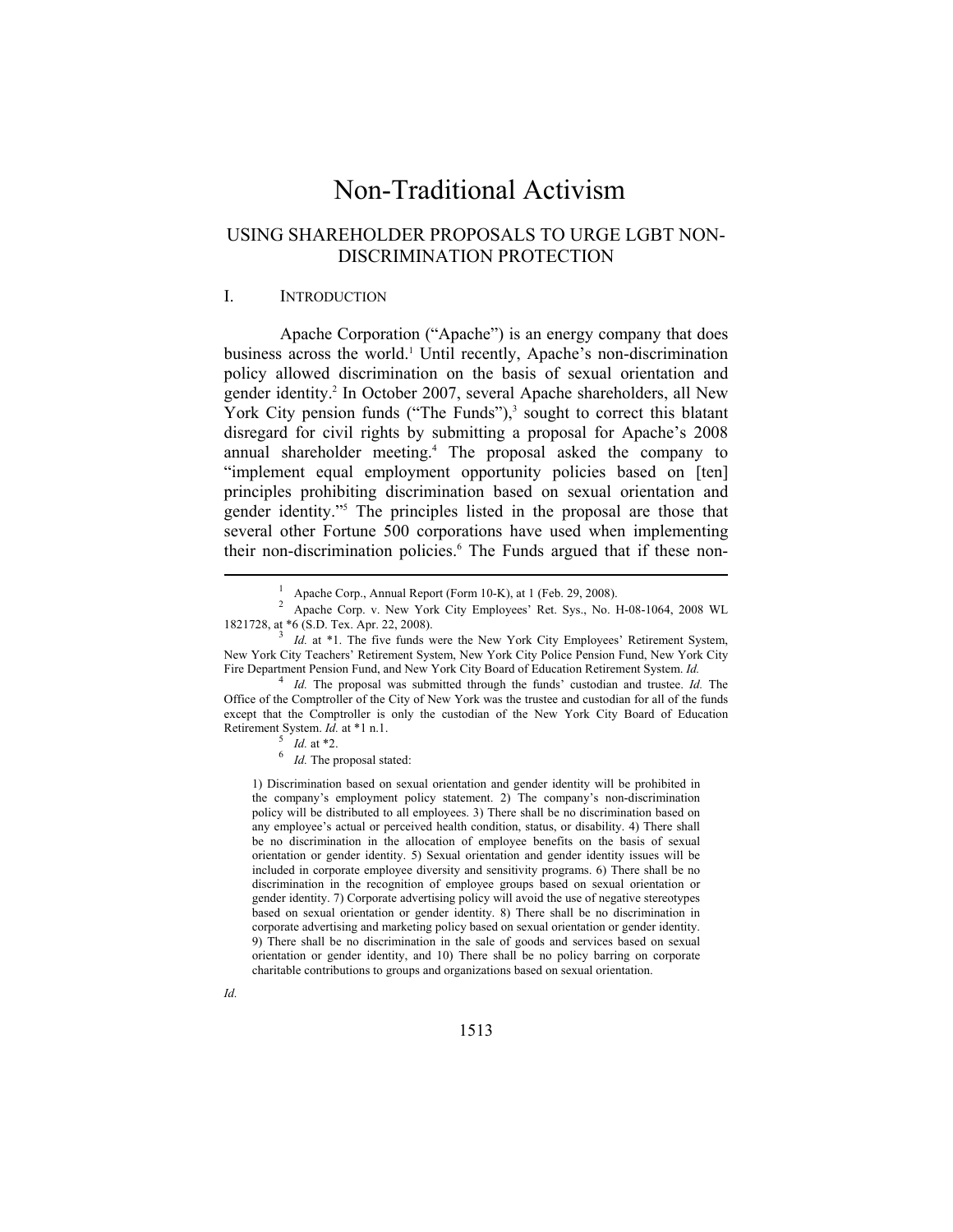discrimination policies were implemented, Apache shareholders would benefit from the company's improved recruitment and retention of employees, increased employee morale and productivity, lowered litigation costs, and strengthened corporate reputation.<sup>7</sup>

But Apache did not want its shareholders to vote on the proposal and sought to exclude the proposal from its proxy materials.<sup>8</sup> On January 3, 2008, Apache asked the Securities and Exchange Commission (the "Commission") to issue a no-action letter<sup>9</sup> on the grounds that the proposal related to the company's ordinary business operations and therefore could be excluded from Apache's proxy materials under Rule  $14a-8(i)(7)$  of the Securities Exchange Act of 1934.<sup>10</sup> The Commission granted Apache's request, stating that the Commission would not pursue enforcement actions against Apache if it excluded the proposal because there was "some basis" for Apache's view that the proposal could be excluded under Rule  $14a-8(i)(7)$ .<sup>11</sup> Shortly thereafter, Apache mailed its proxy materials to its shareholders without the proposal.12 On April 8,  $2008$ , Apache sought a declaratory judgment<sup>13</sup> in the Southern District of Texas that it properly excluded the proposal under Rule  $14a-8(i)(7)$ .<sup>14</sup> In *Apache Corp. v. New York City Employees' Retirement System*, the court held that Apache properly excluded the shareholder proposal from its proxy statement because four of the proposal's principles, those relating to advertising, marketing, sale of goods and services, and charitable contributions, did not, in their view, "implicate the social policy underlying the Proposal . . . [and sought to] micromanage the company to an unacceptable degree."<sup>15</sup>

The *Apache* case is a recent illustration of shareholders' concern about lesbian, gay, bisexual, and transgender ("LGBT")<sup>16</sup> rights and is an example of the types of non-discrimination proposals that are submitted by shareholders attempting to induce corporations to change their policies to include such protections.

<sup>7</sup>

<sup>&</sup>lt;sup>*Id.* 8</sup> See Apache Corp., SEC No-Action Letter, 2008 WL 615894, at \*1 (Mar. 5, 2008) [hereinafter Apache No-Action Letter]. For an explanation of how a company can be excused from sending a shareholder proposal to its other shareholders, see *infra* Part II.A.<br><sup>9</sup> For an explanation of no-action letters, see *infra* Part II.A.

<sup>&</sup>lt;sup>10</sup> 17 C.F.R. 240.14a-8(i)(7); *Apache*, 2008 WL 1821728, at \*2.<br><sup>11</sup> 17 C.F.R. 240.14a-8(i)(7); Apache Letter, *supra* note 8, at \*1.<br><sup>12</sup> *Apache*, 2008 WL 1821728, at \*3.<br><sup>13</sup> It is unclear why Apache filed for declar filed suit in the Southern District of New York claiming that Apache's exclusion was improper. Apache may have thought that the Fifth Circuit may have been a more receptive forum for their argument. The New York suit was stayed pending the declaratory action in Texas. *Id.* 14<br>15 *Id.* at \*6-\*8.

<sup>&</sup>lt;sup>16</sup> "LGBT" is an acronym commonly used to refer to lesbian, gay, bisexual, and transgender individuals. The term "LGBT non-discrimination" will be used throughout this Note to refer to policies or laws that prohibit discrimination on the basis of sexual orientation and gender identity and expression.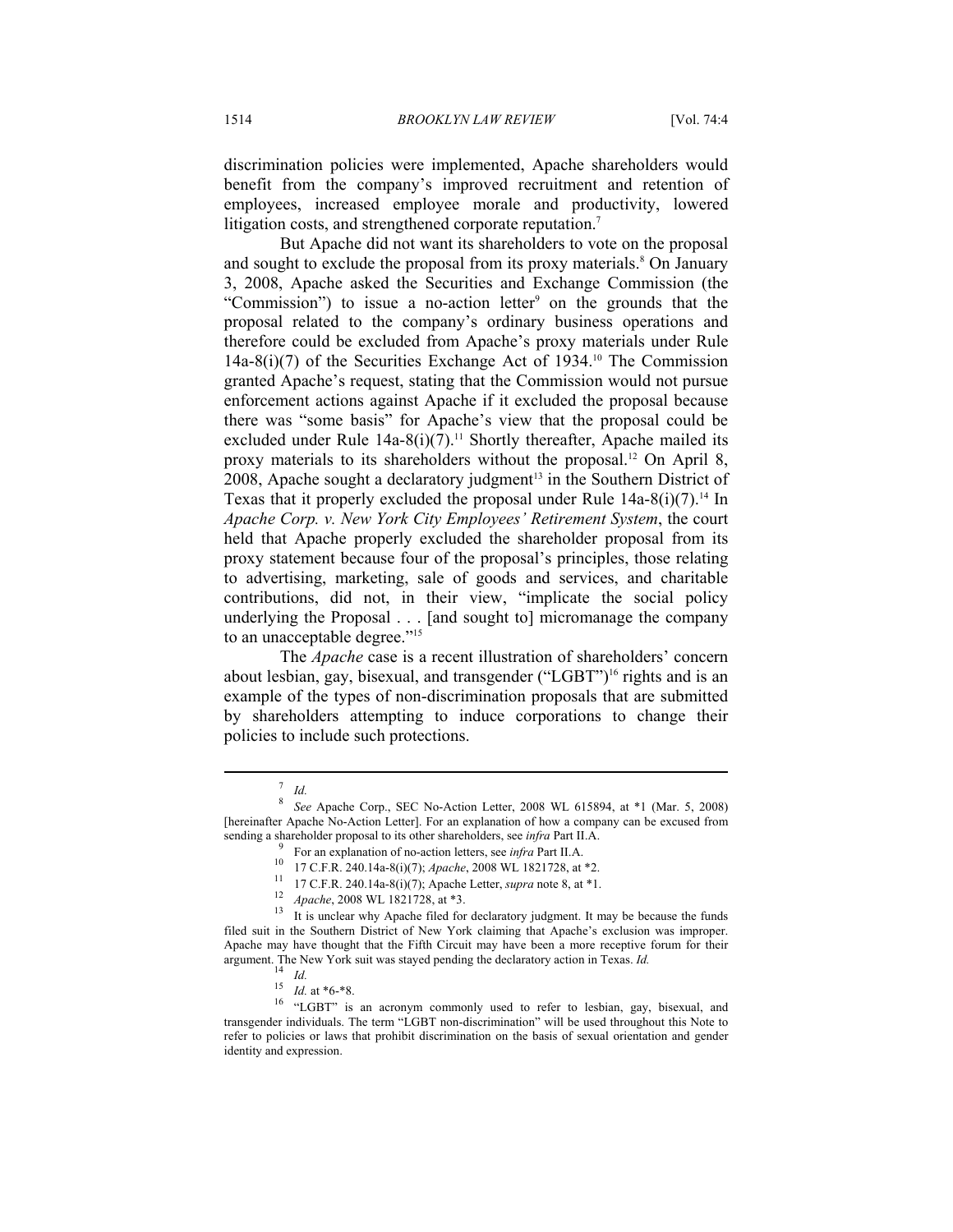It is also an example of an innovative and non-traditional weapon in civil rights activists' arsenal because The Funds seem to have won the war. Shortly after the court's decision in Apache's favor, the company changed its non-discrimination policy to protect against discrimination on the basis of sexual orientation and gender identity.<sup>17</sup> And the same thing has happened at other companies.<sup>18</sup> In 2008, almost forty similar shareholder proposals were filed against companies like Apache, but shareholders only voted on fourteen.<sup>19</sup> This is because companies are "eager to avoid a proxy fight on this issue[,]" choosing instead to negotiate with shareholders in implementing LGBT nondiscrimination policies.<sup>20</sup>

And even when shareholders do vote, LGBT non-discrimination proposals historically receive high votes.<sup>21</sup> The two highest shareholder votes on all 2008 proposals were LGBT non-discrimination proposals, each receiving over  $52\%$  of the shareholder vote.<sup>22</sup> In all of these instances, shareholder activists have used a non-traditional mechanism to urge LGBT non-discrimination.

But shareholders cannot count on a company's acquiescence, and companies like Apache often fight the proposals.<sup>23</sup> When that happens, activists' endeavors are hampered by the Commission and some courts. This Note argues that the Commission and the Southern District of Texas responded incorrectly to the proposal and its litigation. Contrary to the Commission and court rulings, shareholder proposals seeking nondiscrimination protections based on sexual orientation and gender identity and expression should not fall under Rule 14a-8(i)(7)'s ordinary business exclusion and companies should be required to include them in their proxy materials when requested to do so by shareholders.

Part II of this Note describes the shareholder proposal process and introduces shareholder proposals that seek non-discrimination policies based on sexual orientation and gender identity and expression. Part III then discusses the reasons why these proposals should not fall under Rule  $14a-8(i)(7)$ . It concludes that they raise significant social policy issues about which shareholders are able and entitled to make an informed judgment.

<sup>17</sup> *See* APACHE CORPORATION, EQUAL EMPLOYMENT OPPORTUNITY AND AFFIRMATIVE ACTION POLICY (July 15, 2008), *available at* http://www.apachecorp.com/content/released/

 $^{18}$  MICHAEL PASSOFF, AS YOU SOW, PROXY SEASON PREVIEW 2009, at 6, 16 (2009), available at http://www.asyousow.org/csr/proxy-preview-2009.shtml (follow "Download" hyperlink).<br>
<sup>19</sup> *Id.* at 3.<br>
<sup>20</sup> *Id.* at 16.<br>
<sup>22</sup> *Id.* See id. at 3.<br>
<sup>22</sup> *Id.*<br>
<sup>23</sup> See id. at 16. For example, in 2009, ExxonM

discrimination proposal. *Id.* at 16. In 2008, the proposal drew a 40% shareholder vote. *Id.*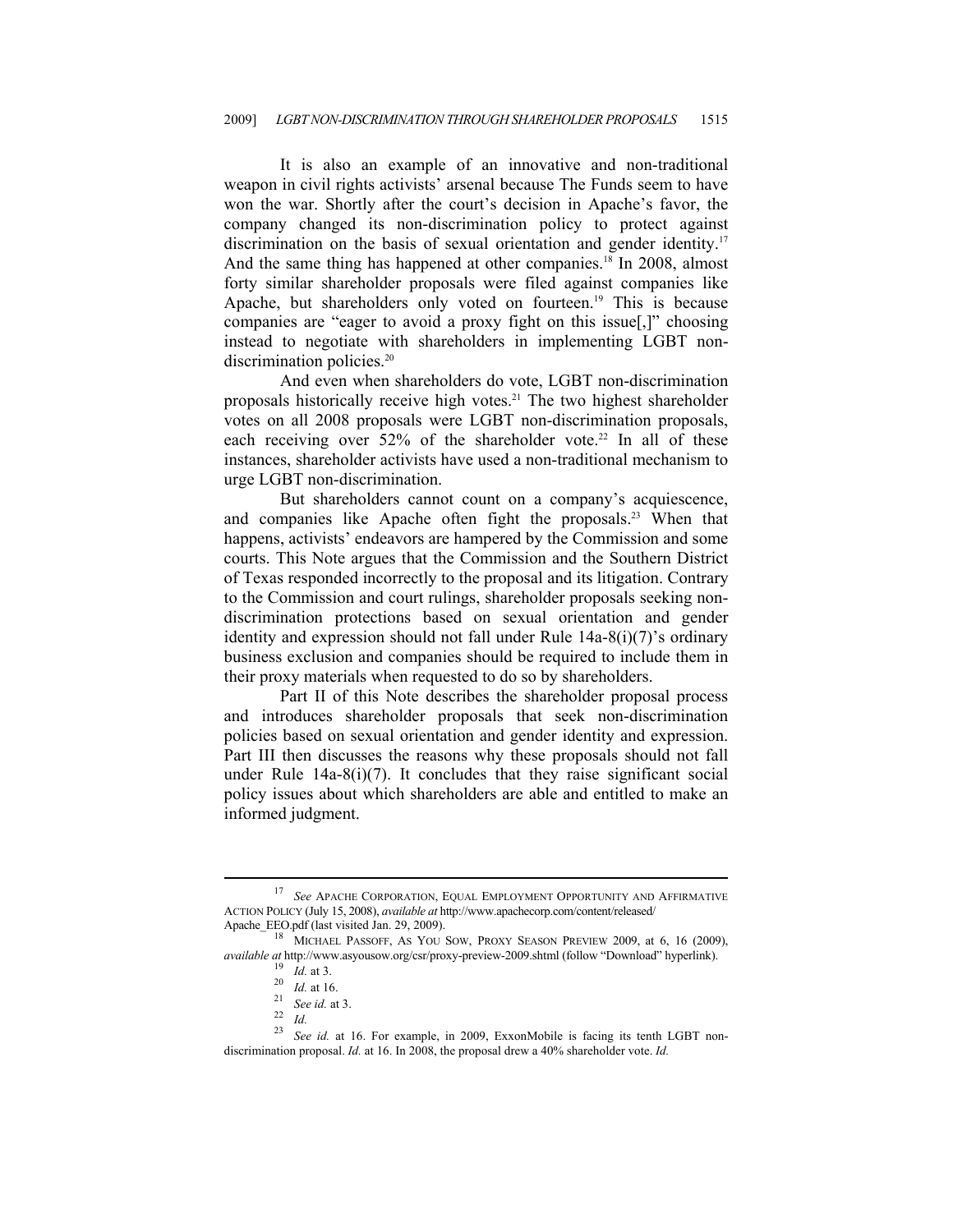#### II. BACKGROUND

The extent to which shareholders can control or influence the management of the corporations in which they invest is a prominent issue in corporate law.<sup>24</sup> Under statutory default rules, the board of directors controls the company, including hiring managers to run the day-to-day operations.<sup>25</sup> Generally, shareholders have no rights to directly control or influence the corporation.<sup>26</sup>

Despite default statutes, shareholders want—and do have—some ability to influence corporations. This influence is important because all shareholders are concerned about the company's management since they have a stake in the company.<sup>27</sup> Individual investors are often "rationally apathetic" about the management of a corporation—since they only own a small amount of shares, there are few incentives for them to fight for changes in management.<sup>28</sup> On the other hand, institutional investors,  $29$ such as The Funds in the *Apache* case, often own a large amount of shares of a single corporation and therefore have a greater incentive to express their opinions and usually have the resources to make their opinions known to management.30 Shareholders are concerned about discrimination issues because of the high costs associated with the corporation being branded "discriminatory," including lawsuit damages and reputational harm.<sup>31</sup>

407, 417 (2006).

Because each individual shareholder owns only a very small percentage of the outstanding shares of a corporation, she does not have a stake sufficient to make monitoring worthwhile. After all, becoming informed is costly; it is also futile, because one shareholder's meager vote is unlikely to affect the outcome. Thus, shareholders tend to be rationally apathetic and support the incumbent board on the theory that the directors are experts and have access to greater information.

*Id.* <sup>29</sup> Examples of institutional investors include pension funds, hedge funds, private equity funds, and foreign governments. Uhlenbrock, *supra* note 27, at 278 n.10.

The stock market has had a long history of shareholder passivity, but this is likely a thing of the past. The rise of the institutional investor and the increased knowledge of stockholders as a whole is forcing an increased accountability to shareholders for many boards of directors. As a result, the demands of the Teamsters in its case against Fleming is something courts may encounter with increasing frequency in the years to come.

Int'l Bhd. of Teamsters Gen. Fund v. Fleming Cos., 975 P.2d 907, 909 (Okla. 1999). 30 Velasco, *supra* note 28, at 425-26. 31 *See* Uhlenbrock, *supra* note 27, at 278.

- 
- 

<sup>&</sup>lt;sup>24</sup> See, e.g., Auer v. Dressel, 118 N.E.2d 590 (N.Y. 1954) (shareholders wanted the president to be reinstated after he was dismissed by the board of directors).

<sup>&</sup>lt;sup>25</sup> *See, e.g., N.Y. BUS. CORP. LAW § 701 (McKinney 2009).*<br><sup>26</sup> *Id.* Default rules can be changed in an individual corporation by adding specific shareholder rights in the company's certificate of incorporation. *Id.* <sup>27</sup> *See* Patricia Uhlenbrock, Note, *Roll Out the Barrel: The SEC Reverses Its Stance on* 

*Employment-Related Shareholder Proposals under Rule 14a-8—Again*, 25 DEL. J. CORP. L. 277, 279 (2000). 28 Julian Velasco, *The Fundamental Rights of the Shareholder*, 40 U.C. DAVIS L. REV.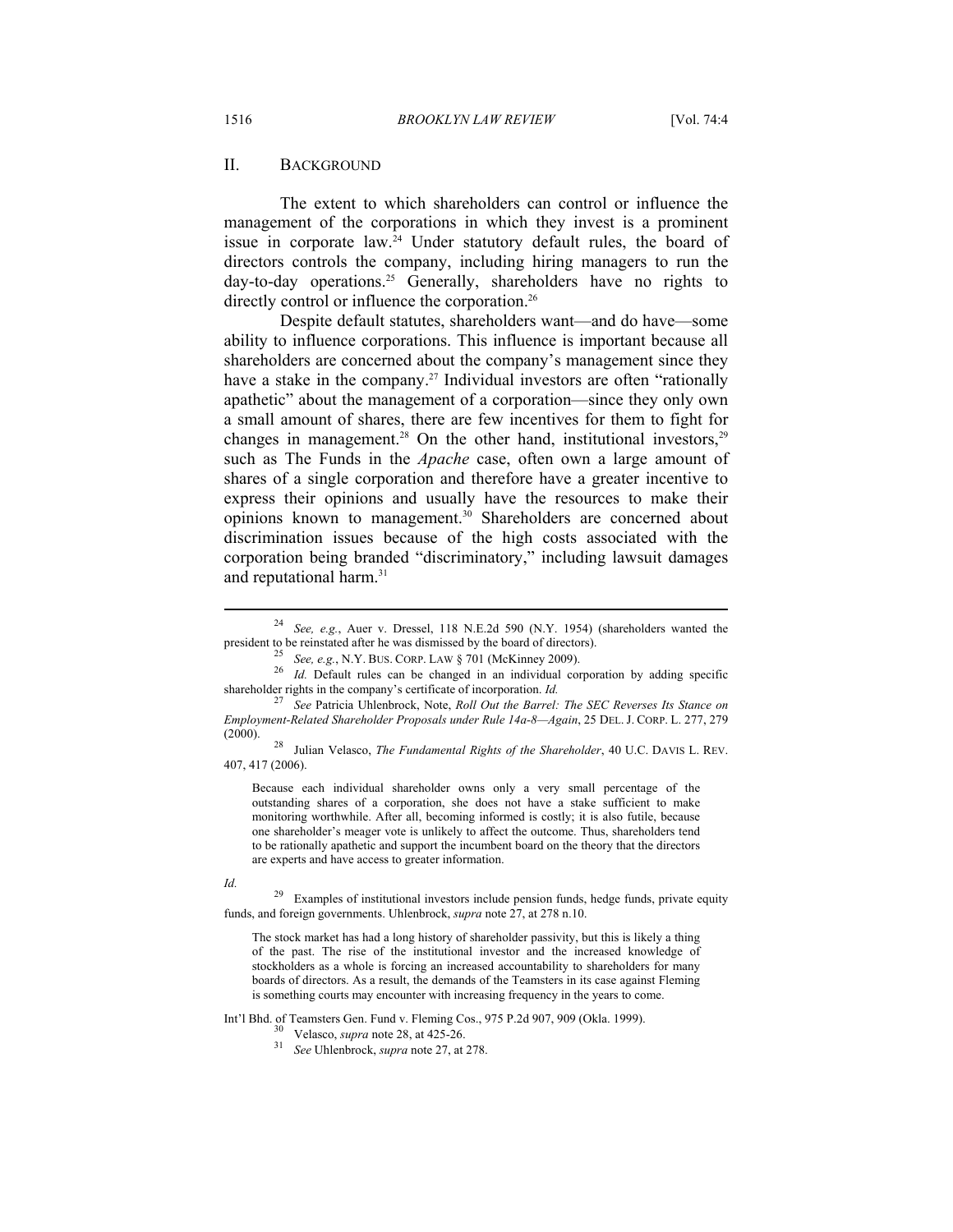#### *A. Introduction to Shareholder Proposals*

One way in which shareholders can exercise influence over a corporation is through shareholder proposals. A shareholder proposal is a shareholder's "recommendation or requirement that the company and/or its board of directors take action" that the shareholder intends to present at the company's annual shareholder meeting.<sup>32</sup> These proposals allow shareholders a platform for voicing their concerns or suggestions about the company to fellow shareholders.<sup>33</sup>

Shareholders have the right to submit proposals independently, by sending their proposals to other shareholders themselves.34 Since the cost of sending their own proposals is often prohibitively high, shareholders rarely choose this option.<sup>35</sup>

Instead, shareholders prefer to use Rule 14a-8 of the Securities Exchange Act of 1934<sup>36</sup> to submit their proposals without incurring any mailing expenses.<sup>37</sup> Rule 14a-8 requires a company to "include a shareholder's proposal in its proxy statement and identify the proposal in its form of proxy when the company holds an annual or special meeting of shareholders."38 Proxy materials are sent out by management before a shareholder meeting. The materials include items that will be voted on at the meeting and also provide a mechanism for shareholders to vote by proxy, that is, to make sure that their vote is counted even if they are unable to attend the meeting. If a shareholder's proposal must be included in management's proxy materials, management can choose to state the reasons why it thinks that the other shareholders should vote against the proposal.39 In any case, if the proposal is included in management's proxy, the cost of sending the proposal to the other shareholders is borne by the corporation.<sup>40</sup>

To take advantage of the benefits of Rule 14a-8 submission, shareholders must comply with a host of procedural requirements.<sup>41</sup> First, a proposal should state the shareholder's recommendation or requirement

 $32$  17 C.F.R. § 240.14a-8(a) (2006). Rule 14a-8 of the Securities Exchange Act of 1934 governs shareholder proposals and was re-organized into a "Plain-English Question & Answer Format" in 1998 to "make the rule easier for shareholders and companies to understand and follow." Amendments to Rules on Shareholder Proposals, Exchange Act Release No. 40,018, Investment Company Act Release No. 23,200, 63 Fed. Reg. 29,106, 29,106-07 (May 28, 1998) [hereinafter 1998 Adopted Changes Release]. 33 *See* Notice of Proposed Rule Making, Exchange Act, Release Number 4950, 18 Fed.

Reg. 6646, 6647 (Oct. 9, 1953) [hereinafter 1953 Proposed Changes Release].<br>
<sup>34</sup> See, e.g., Blasius Indus., Inc. v. Atlas Corp., 564 A.2d 651, 654 (Del. Ch. 1988).<br>
<sup>35</sup> See Leslie Wayne, Shareholders Who Answer to a High

<sup>19, 2005,</sup> at C1.<br> $36 \over 17$  C.F.R. § 240.14a-8.

<sup>37</sup> Obviously, shareholders must still incur the cost of writing the proposal.<br>38 17 C.F.R. § 240.14a-8.<br>39 *Id.* § 240.14a-8(m).

<sup>&</sup>lt;sup>40</sup> Uhlenbrock, *supra* note 27, at 281.<br><sup>41</sup> *See, e.g., id.* § 240.14a-8(c); *id.* § 240.14a-8(d); *id.* § 240.14a-8(e).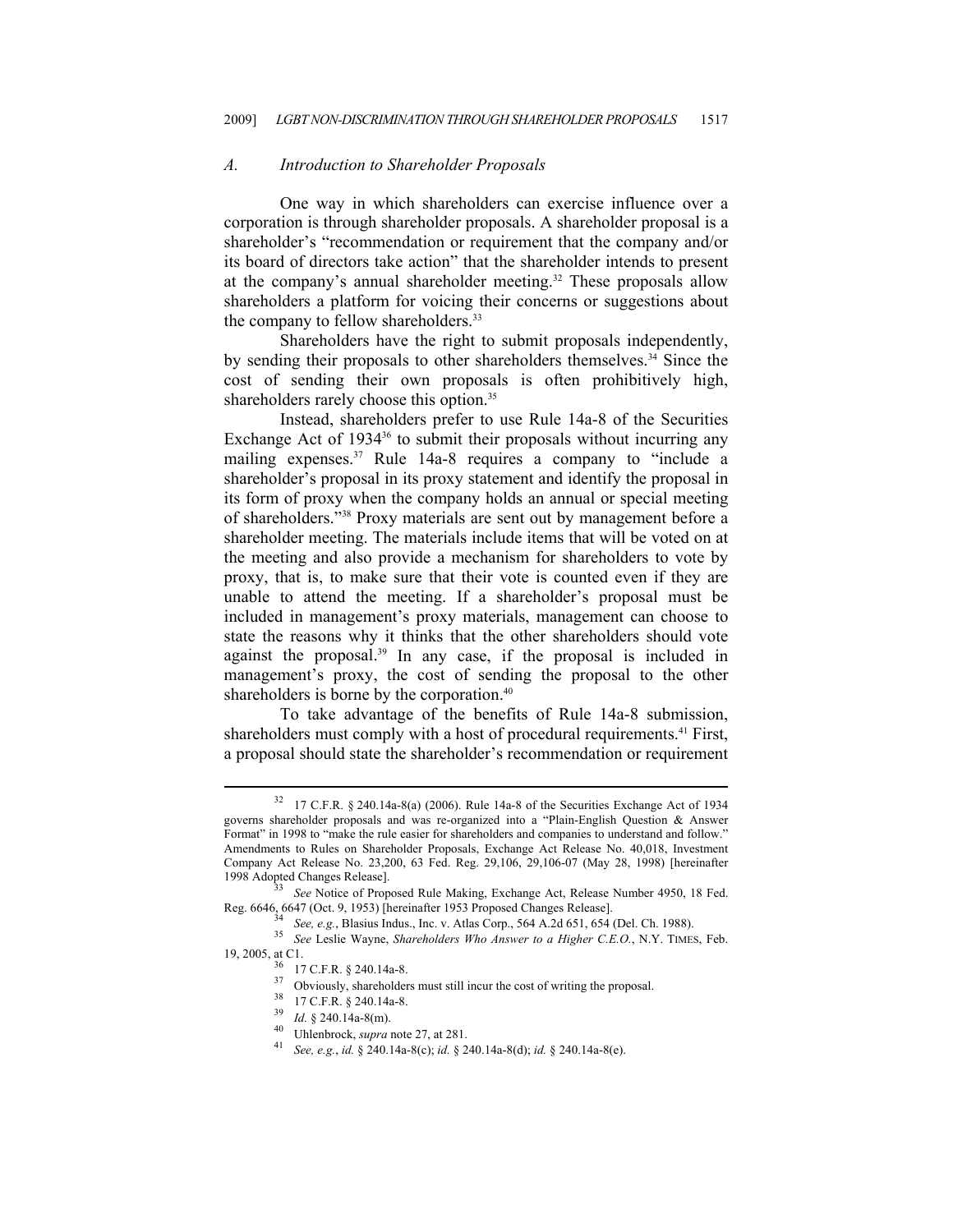"as clearly as possible."<sup>42</sup> Second, the shareholder must prove that they have held a certain amount of the company's securities for at least one year before the submission date and certify in writing that they intend to continue to hold them through the shareholder meeting.<sup>43</sup> Third, shareholders may submit only one proposal per shareholder meeting.<sup>44</sup> Fourth, proposals and supporting materials must be less than 500 words.<sup>45</sup> Finally, the company must receive the proposal before the deadline provided in the statute.<sup>46</sup>

Generally, any eligible shareholder's proposal must be included in the corporation's proxy materials if the shareholder meets all of the procedural requirements.<sup>47</sup> But shareholder proposals may be omitted on substantive grounds.<sup>48</sup> If a corporation wishes to exclude a proposal on substantive grounds, it must request a no-action letter from the Commission before the corporation files its proxy statement and form of proxy with the Commission.49 A no-action letter requests that the Commission's staff review whether the corporation's exclusion of the specific proposal would violate federal securities laws.<sup>50</sup> While these letters are merely the informal views of the Commission's staff, they are important because they are the interpretations of those who administer the federal securities laws and are often the only statements about the more obscure areas of these laws.<sup>51</sup>

- 
- 

<sup>44</sup> *Id.* § 240.14a-8(c).<br><sup>45</sup> *Id.* § 240.14a-8(d).<br><sup>46</sup> *See id.* § 240.14a-8(e)(1).<br><sup>47</sup> *Id.* § 240.14a-8. When this Note refers to excluding or omitting and including proposals, it means excluding or omitting the proposal from the company's proxy statement.<br><sup>48</sup> *Id.* § 240.14a-8(i)(1). The company must request the no-action letter at least 80<br>*Id.* § 240.14a-8(j)(1). The company must r

calendar days before it files is proxy statement, but if a company can show "good cause," the company may direct its no action letter request later than 80 days before filing its proxy statement and form of proxy. *Id.* S0 SEC, NO ACTION LETTERS, http://www.sec.gov/answers/noaction.htm (last visited

Mar. 27, 2009).

An individual or entity who is not certain whether a particular product, service, or action would constitute a violation of the federal securities law may request a "no-action" letter from the SEC staff. Most no-action letters describe the request, analyze the particular facts and circumstances involved, discuss applicable laws and rules, and, if the staff grants the request for no action, concludes that the SEC staff would not recommend that the Commission take enforcement action against the requester based on the facts and representations described in the individual's or entity's original letter.

 $\overline{a}$ 

*Id.* 51 *See* Thomas P. Lemke,*The SEC No-Action Letter Process*, 42BUS.LAW. 1019, 1019 (1987).

<sup>42</sup> *Id.* § 240.14a-8(a).<br><sup>43</sup> *Id.* § 240.14a-8(b)(1)-(2). The amount required is "at least \$2,000 in market value, or 1% of the company's securities entitled to be voted on the proposal at the meeting." *Id.* A registered shareholder, one whose name is listed in the company's records, is not required to demonstrate eligibility because ownership can be verified by the company. *Id.*  $\S$  240.14a-8(b)(2). A nonregistered shareholder can demonstrate eligibility by obtaining and submitting a written statement verifying continuous ownership from the record holder of the securities (i.e., from the broker or the bank in whose name the security is held in trust).  $Id. \S$  240.14a-8(b)(2)(i).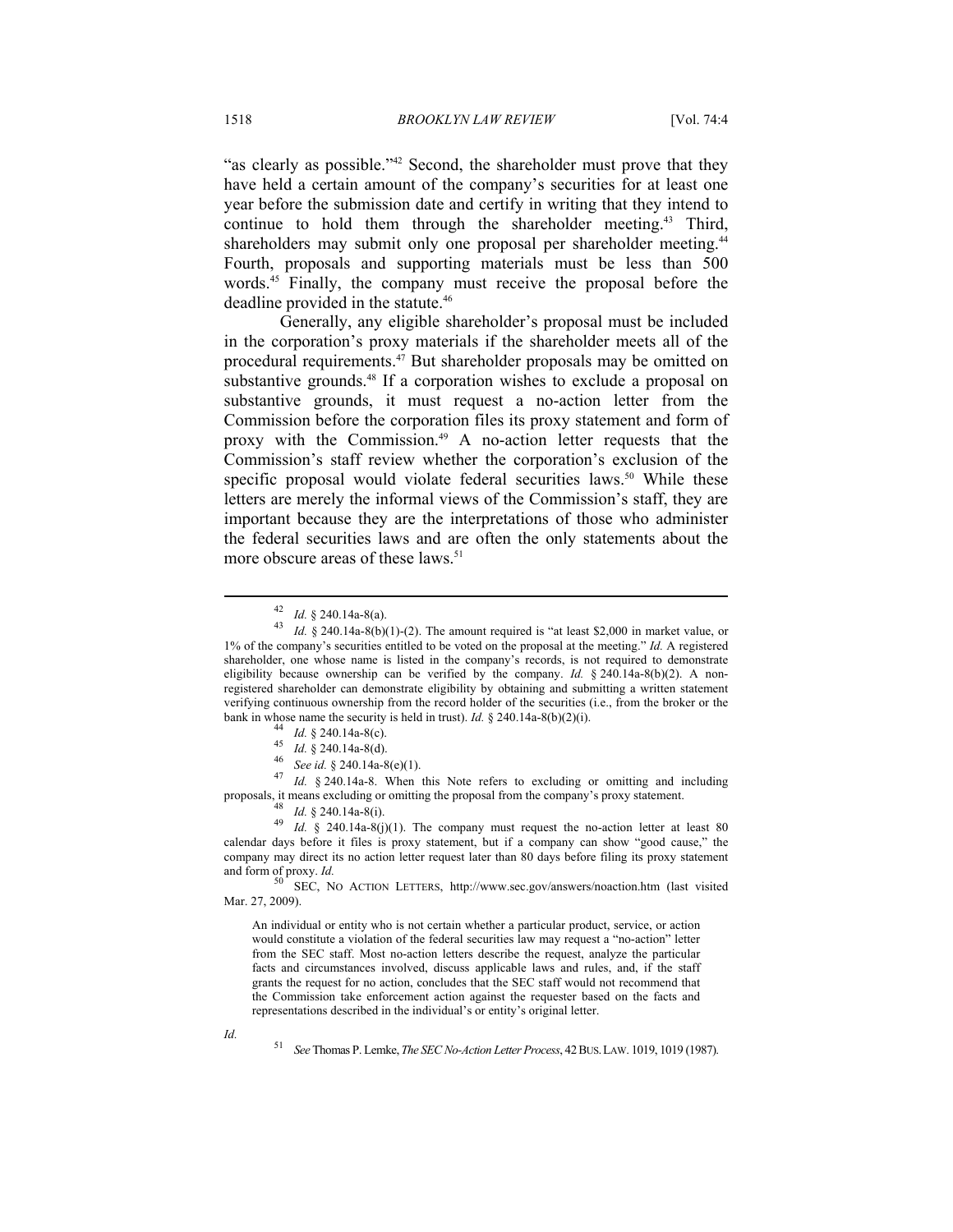After a company requests a no-action letter, the Commission's staff will respond either favorably, adversely, or will refuse to respond on the merits.52 In a favorable response, the staff will usually state that they "will not recommend any enforcement action to the Commission under a specific provision of law" if, in this case, a shareholder proposal is omitted from the company's proxy materials.<sup>53</sup> A no-response on the merits answer will occur if "the staff has indicated that legal, policy, or practical considerations may make it appropriate for it to respond on the merits of a no-action request."54 Finally, an adverse response is one in which the staff cannot say that it will not recommend enforcement against to the Commission if the proposal is omitted.55 No-action letter requests involving omission of shareholder proposals are directed to the Division of Corporate Finance—the division that deals with the proxy aspects of the 1934 Act.<sup>56</sup>

Most importantly, the no-action letter must be premised on one of Rule  $14a-8(i)$ 's enumerated exceptions.<sup>57</sup> The Commission first introduced the enumerated exceptions in 1948 to curb the submission of proposals that "are not necessarily in the common interest of the [company's] security holders generally."<sup>58</sup> The exceptions are meant to achieve this goal without "unduly restricting" shareholders' rights to submit shareholder proposals.<sup>59</sup> Since the 1948 release, in which three exceptions were created, $60$  ten other exceptions have been introduced. $61$ This Note focuses on the ordinary business operations exclusion.<sup>62</sup>

 $\overline{a}$ 

*Id. S7 See* 17 C.F.R. § 240.14a-8(i) (2006). 58 Solicitation of Proxies, Exchange Act Release No. 4185, 13 Fed. Reg. 6678, 6679 (Nov. 13, 1948) [hereinafter 1948 Adopted Changes Release]. 59 *Id*. 60 *Id.*

<sup>52</sup> *Id.* at 1031. 53 *Id.* at 1032. Note that sometimes the staff will go further and explain its positions or note which arguments the staff found persuasive. It may also qualify its opinion. *Id.* 54 *Id.* at 1033. For example, "the staff will not respond to requests involving issues or

parties that are the subject of an ongoing enforcement investigation or proceeding." *Id.* at 1034.<br><sup>55</sup> *Id.* at 1035. In an adverse response, the staff is more likely to provide the reasoning

behind its position.  $Id$ .<br><sup>56</sup> Id. at 1024 n.22.

The . . . Division of Market Regulation is primarily responsible for processing those noaction requests under the 1934 Act dealing with the regulation of all aspects of the securities exchanges and related facilities, while the . . . Division of Corporation Finance is responsible for requests dealing with the proxy and other nonexchange aspects of the 1934 Act.

<sup>61 17</sup> C.F.R. § 240.14-8(i).

<sup>62</sup> *See id.* § 240.14a-8(i)(7).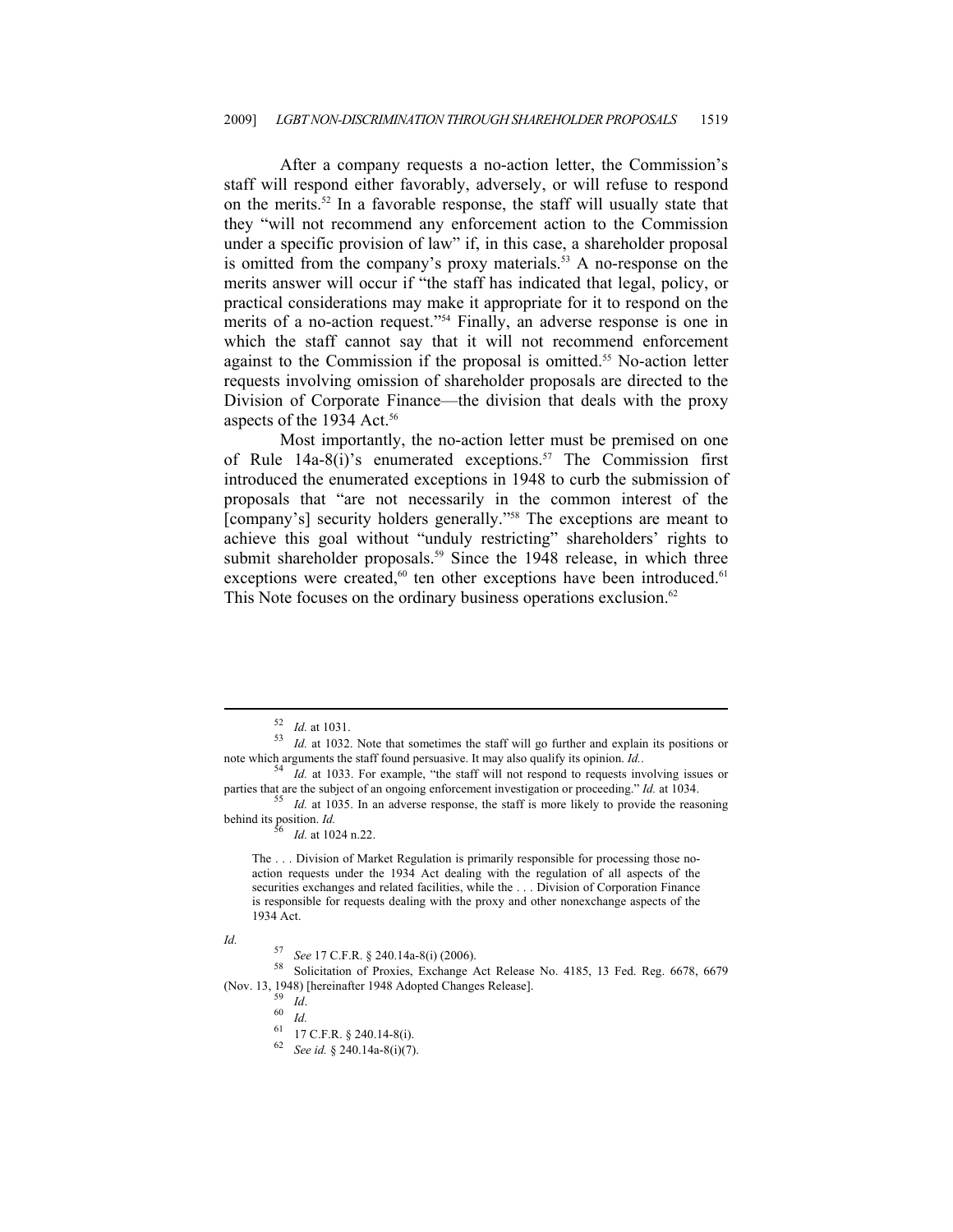#### *B. The "Ordinary Business Operations" Exclusion*

One of the most common exceptions used by corporations is Rule 14a-8(i)(7)'s "ordinary business operations" exclusion.<sup>63</sup> Created in 1954, there have been a number of important changes to the exclusion over time. First, the Commission has changed the exclusion's language over the years in order to clarify the situations in which it should be used.64 In addition, the Commission introduced an exception to the exclusion for proposals that raise significant social policy issues.<sup>65</sup> Finally, the Commission developed a set of considerations that it uses to determine whether a proposal relates to the company's ordinary business operations.<sup>66</sup>

#### 1. The Exclusion's Language

The Commission created the ordinary business operations exclusion in a 1954 release<sup> $67$ </sup> to alleviate corporations from having to include proposals when the subject matter of the proposal was "within the province of the management."68 The ordinary business operations exclusion expressly clarifies that the board of directors controls matters relating to a company's ordinary business operations about which shareholders should have no say, even through a shareholder proposal.<sup>69</sup> Since its introduction, the Commission has attempted to change the wording of the exclusion in order to clarify and provide guidance on the

<sup>63</sup> *See* Proposals by Security Holders Notice of Proposed Amendments to Rule, Exchange Act Release No. 12,598, Investment Company Act Release No. 9345, 41 Fed. Reg. 29,982, 29,984 (July 20, 1976) [hereinafter 1976 Proposed Changes Release]; Uhlenbrock, *supra* note 27, at 279. 64 *See* 1998 Adopted Changes Release, *supra* note 32, at 29,107; Adoption of

Amendments Relating to Proposals by Security Holders, Exchange Act Release No. 12,999, Investment Company Act Release No. 9539, 41 Fed. Reg. 52,994, 52,998 (Dec. 3, 1976) [hereinafter 1976 Adopted Changes Release]; Solicitation of Proxies, Exchange Act Release No. 34-4979, 19

Fed. Reg. 246, 246 (Jan. 14, 1954) [hereinafter 1954 Adopted Changes Rule].<br>
See 1976 Adopted Changes Release, *supra* note 64, at 52,998; *see infra* Part II.B.2.<br>
<sup>66</sup> See 1998 Adopted Changes Release, *supra* note 32, a

Release, *supra* note 64, at 52,998; *see infra* Part II.B.3.<br><sup>67</sup> 1954 Adopted Changes Rule, *supra* note 64, at 246.<br><sup>68</sup> 1953 Proposed Changes Release, *supra* note 33, at 6647.<br><sup>69</sup> *See* Proposed Amendments to Rule 14 Relating to Proposals by Security Holders, Exchange Act Release No. 34-19,135, 47 Fed. Reg. 47,420, 47,428-29 n.46 (Oct. 26, 1982) [hereinafter 1982 Proposed Changes Release]. In creating the new exclusion, the release notes that the new exclusion is a corollary of another exclusion, the exclusion of proposals that are not proper subjects for action by shareholders under state law. *See* 1954 Adopted Changes Release, *supra* note 64, at 246.

Prior to 1954, many of the proposals included in proxy statements related to ordinary business operations, despite the presence of state laws which generally provided that the business and affairs of corporations shall be managed by their board of directors. In an effort to provide more guidance in this area, the Commission amended the security holder proposal rule to permit the exclusion of proposals relating to ordinary business.

<sup>1982</sup> Proposed Changes release, *supra*, at 47,428-29 n.46.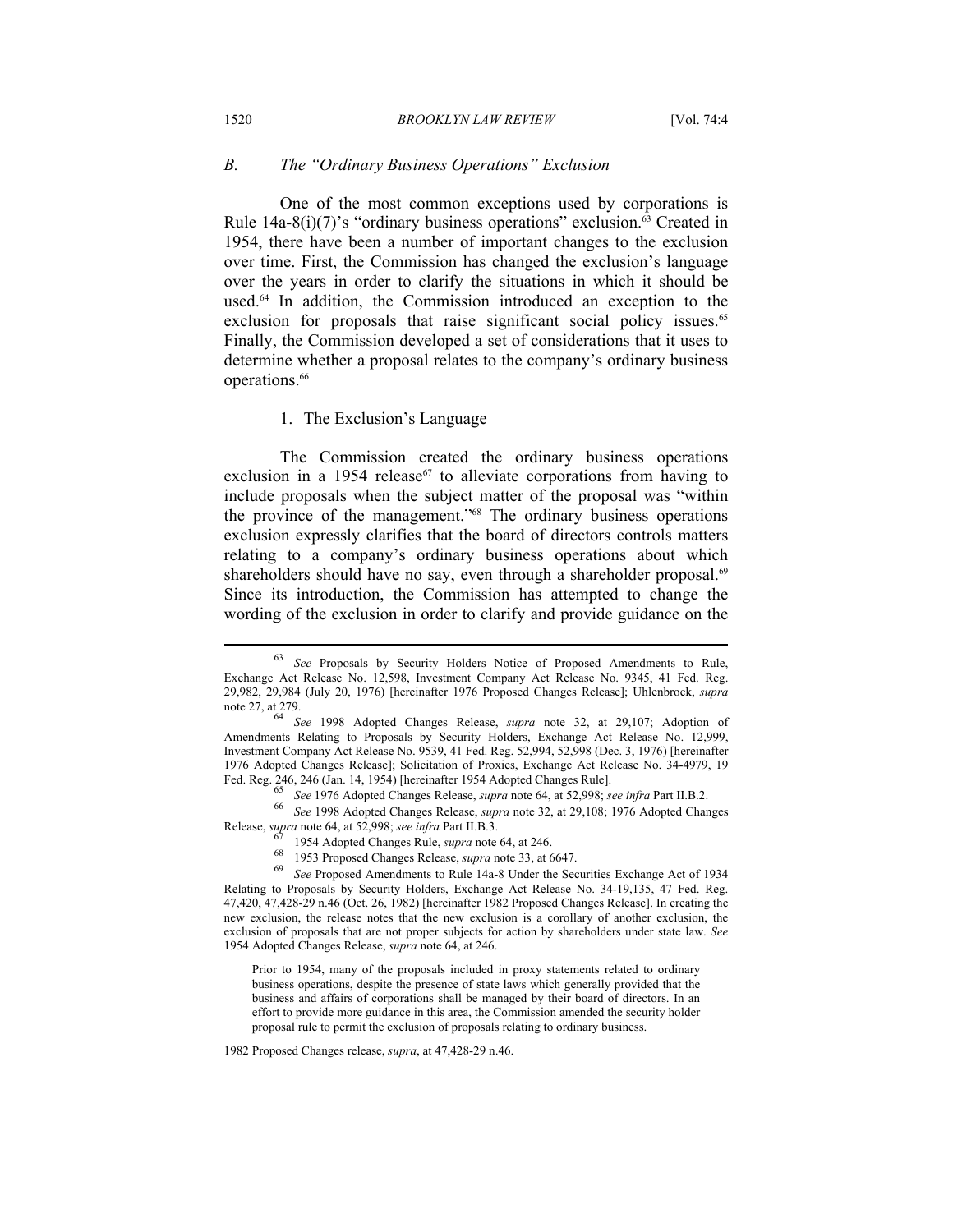exclusion's proper use. A brief overview of its evolution provides insight into what the Commission considers the proper use to be.

The original language adopted in 1954 allowed a shareholder proposal to be omitted if it was "a recommendation or request that the management take action with respect to a matter relating to the conduct of the ordinary business operations of the issuer."70 Since its introduction, the Commission has never drastically changed the language. Under the current regulations, a proposal may be excluded if it "deals with a matter relating to the company's ordinary business operations."71

In 1976, the Commission suggested, but ultimately did not adopt, a change that would have allowed a proposal to be omitted only if it dealt with a "routine, day-to-day matter relating to the conduct of the ordinary business operations of the issuer."72 This new language, the Commission asserted, would preserve a shareholder's right to submit a proposal that dealt with an important issue even if it involved the ordinary business of the company.73 In 1998, the Commission suggested removing the term "ordinary business" altogether because it was a "legal term of art that provid[ed] little indication of the types of matters to which it refers."74 The proposed language allowed a shareholder proposal to be omitted "if the proposal relate[d] to specific business decisions normally left to the discretion of management" and included a non-exclusive list of examples of excludable proposals.75 Even though these changes were never

 $\overline{a}$ 

Amendments to Rules on Shareholder Proposals, Exchange Act Release No. 39,093, Investment Company Act Release No. 22,828, 62 Fed. Reg. 50,682, 50,685 (Sept. 26, 1997) [hereinafter 1997 Proposed Changes Release]. 75 1998 Adopted Changes Release, *supra* note 32, at 29,107. The non-exclusive list of

examples would be included in a note following the revised text of the exclusion in the statute:

*Note to paragraph (i)(7):* Examples of such matters include the way a newspaper formats its stock tables, whether a company charges an annual fee for use of its credit card, the wages a company pays its non-executive employees, and the way a company operates its dividend reinvestment plan. For an investment company, such matters include the decision whether to invest in the securities of a specific company.

1997 Proposed Changes Release, *supra* note 74, at 50,704. The Commission suggested that the exclusion could even be clarified by merely adding additional guidance to the current language:

*Id.* at 50,685.

<sup>70 1954</sup> Adopted Changes Release, *supra* note 64, at 247. 71 17 C.F.R. § 240.14a-8(i)(7) (2006).

<sup>72 1976</sup> Proposed Changes Release, *supra* note 63, at 29,984 (internal quotation marks omitted). In order for companies to differentiate between important and routine issues, the Commission proposed adding language that allowed companies to omit proposals dealing "mundane" matters—matters that the board of directors ordinarily delegated to management—but not proposals dealing with matters that require board action. *Id.*<br>
<sup>73</sup> *Id.*<br>
<sup>74</sup> Amondmonts to Pulse on Shareholder Proposals

An example of this approach would be to revise [the] current paragraph . . . to permit omission of a proposal "if it deals with a matter relating to the conduct of the company's ordinary business operations (matters that should be left to the discretion of the company's managers because of their complexity, impracticability of shareholder participation, or relative insignificance)."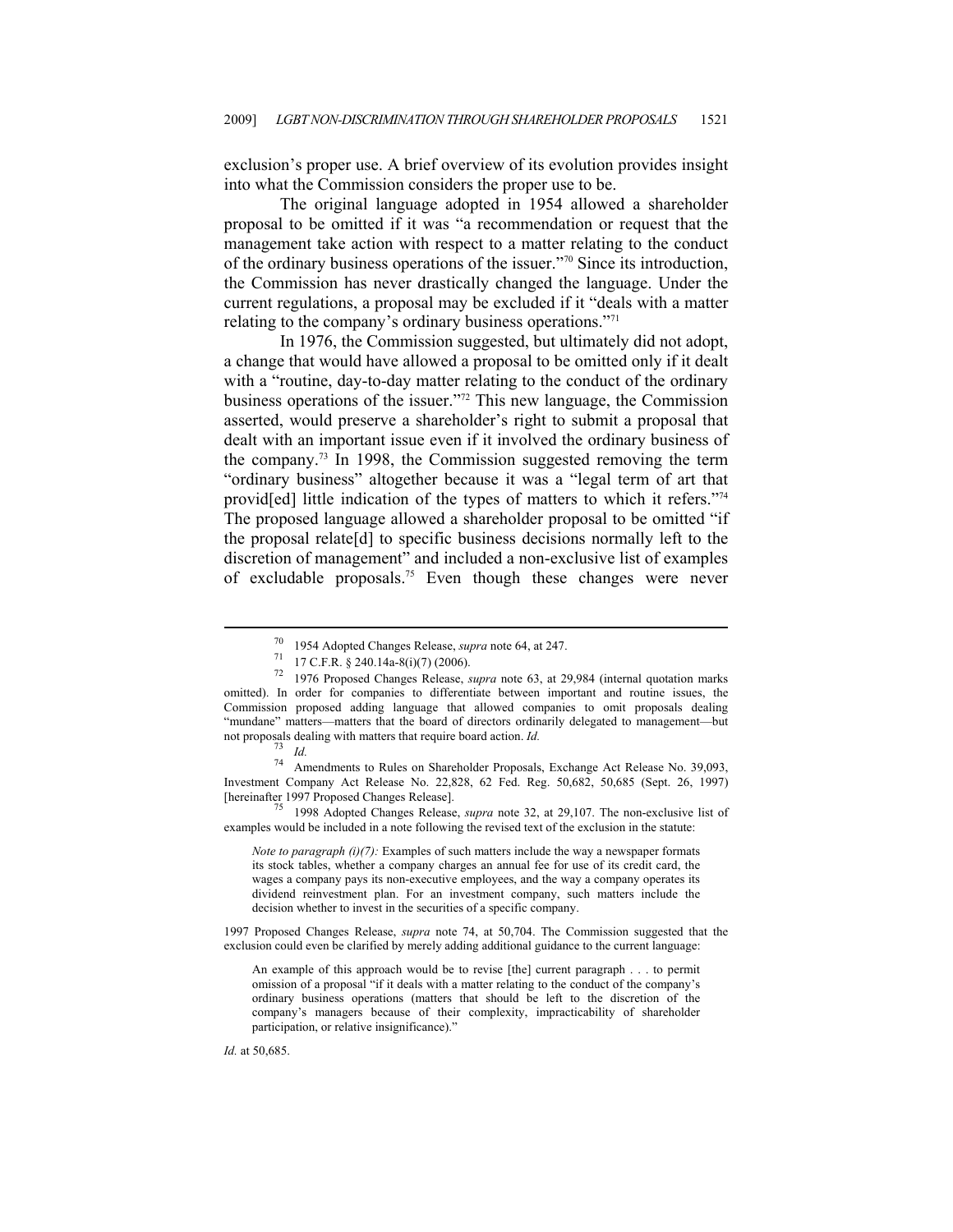adopted, they provide insight into how the Commission views this exclusion.

#### 2. The "Significant Social Policy" Exception to the Exclusion

In order to further clarify the proper use of the ordinary business exclusion, the Commission created the "significant social policy" exception to allow shareholder proposals that raise important issues<sup>76</sup> to be included in management's proxy materials even when those issues concern the company's ordinary business.77 This section describes the creation and evolution of the significant social policy exception, explains its use, and explores the first attempt to use the significant social policy to advance an LGBT non-discrimination shareholder proposal.

#### *a. Basics of the Exception*

In December 1976, the Commission introduced the "significant social policy" exception to prevent the exclusion of shareholder proposals that raise issues of "considerable importance" to the shareholders<sup>78</sup> by applying the ordinary business operations exclusion in a "somewhat more flexible manner" than before.<sup>79</sup> Under this more flexible approach, proposals that have "significant policy, economic, or other implications inherent in them" or those with other "major implications" would not be excludable under the ordinary business operations exclusion even if they raised ordinary business issues.<sup>80</sup> The Commission stated that the ordinary business operations exclusion should only be applied to exclude proposals dealing with "mundane" business matters and proposals without "any substantial policy or other considerations."<sup>81</sup>

Shareholder proposals that raise a significant social policy issue can be either corporate governance proposals or social policy proposals. Corporate governance proposals are those that relate to the governance of the corporation.<sup>82</sup> For example, a proposal requesting that a corporation publish the names of shareholder-nominated candidates for director positions next to any candidates nominated by the corporation's board of directors<sup>83</sup> or a proposal seeking a bylaw amendment that would require a

<sup>76</sup> The term "important issue" may seem nebulous, and it is. For a further discussion of

which issues are considered important, see *infra* Part II.B.2.c.<br>
<sup>77</sup> See 1976 Adopted Changes Release, *supra* note 64, at 52,998<br>
<sup>78</sup> See 1976 Proposed Changes Release, *supra* note 63, at 29,984.<br>
<sup>79</sup> 1976 Adopted 121, 123 (2d Cir. 2006).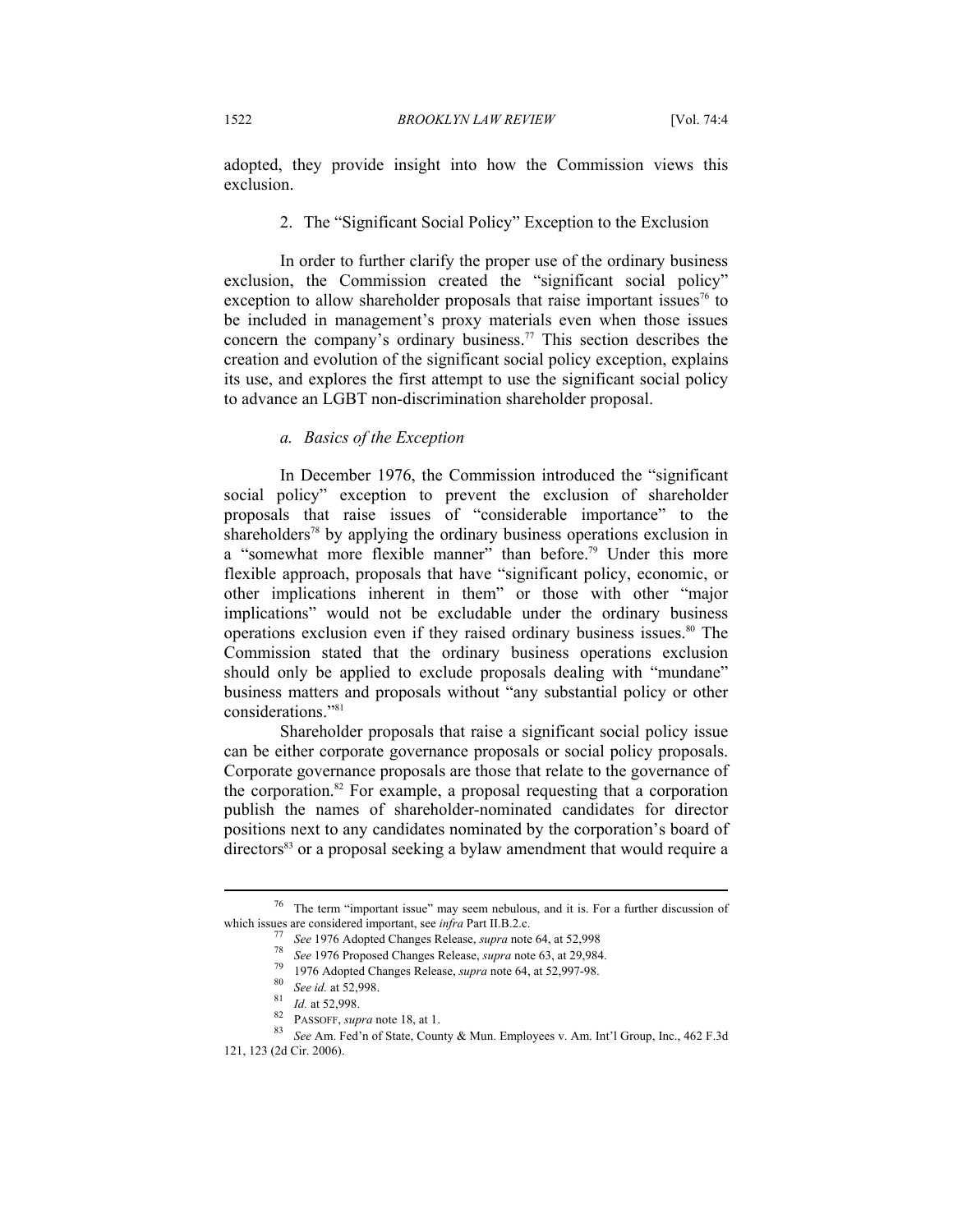shareholder vote on the implementation of poison pills<sup>84</sup> are both examples of corporate governance proposals. Social policy shareholder proposals are those whose subjects address social issues.<sup>85</sup> Both types of proposals have the potential to fall under the significant social policy exception.

In addition, shareholders submit proposals relating to employment decisions, particularly those dealing with employment discrimination.<sup>86</sup> It is relatively easy to understand why proposals concerning simple employment decisions can and should be excluded under the ordinary business operations exclusion. For example, it is appropriate to allow a company to exclude proposals about employee salaries because they go to the heart of the ordinary business exclusion.<sup>87</sup> Management must constantly assess and adjust salary levels to attract and retain employees.<sup>88</sup> In addition, management is in a better position than shareholders to make the decisions because shareholders, as a class, do not have knowledge of all of the circumstances and facts informing the decision and it would be impractical to seek a shareholder vote to set each employee's compensation.<sup>89</sup>

#### *b. Cracker Barrel: The First LGBT Rights Shareholder Proposal*

The first time that a shareholder used a proposal to urge LGBT non-discrimination protection occurred in 1992 against Cracker Barrel,<sup>90</sup> a restaurant chain based in Tennessee.<sup>91</sup> In a 1991 company memo, Cracker Barrel vice president for human resources William A. Bridges

<sup>84</sup> *See* Int'l Bhd. of Teamsters Gen. Fund v. Fleming Cos., Inc., 975 P.2d 907, 909 (Okla. 1999). Poison pills are mechanisms by which corporate boards attempt to protect their company from a hostile take-over. 19 AM. JUR. 2D *Corporations* § 2186 (2008). Most poison pills are provisions that state that shareholders have the right to purchase new shares of common stock, triggered when a shareholder buys or attempts to buy a certain amount of the corporation's stock. *Id.* Since the triggering shareholder is not given the same right to purchase, that shareholder's stake is diluted. *Id.*

<sup>85</sup> PASSOFF, *supra* note 18, at 1; *see, e.g.*, Med. Comm. for Human Rights v. SEC, 432 F.2d 659, 662 (D.C. Cir. 1970), *vacated as moot*, 404 U.S. 403 (1972) (shareholder proposal requesting that Dow stop selling napalm); Amalgamated Clothing and Textile Workers v. Wal-Mart

Stores, 821 F. Supp. 877, 879 (S.D.N.Y. 1993). 86 *See e.g.*, *Amalgamated Clothing*, 821 F. Supp. at 879 (shareholder proposal requesting

See e.g., Union Bankshares Co., SEC No-Action Letter, 2006 WL 851097, at \*3 (Mar. 24, 2006) (proposal excludable under the ordinary business exclusion where it seeks to reduce the increase in employee salaries and benefits over the next five years); Hydron Technologies, Inc., SEC No-Action Letter, 1997 WL 232587, at \*2-\*3 (May 8, 1997) (part of the proposal excludable under the ordinary business exclusion where it seeks to cap annual employee salaries for all employees at

<sup>\$100,000).&</sup>lt;sup>88</sup> See, e.g., Union Bankshares Co., SEC No-Action Letter, 2006 WL 851097, at \*3

<sup>(</sup>Mar. 24, 2006). 89 *See, e.g.*, *id*. 90 *See* PASSOFF, *supra* note 18, at 6. 91 Gustav Niebuhr, *Cracker Barrel Chain Angers Gay Groups with Written Policy—Firm Briefly Adopted Rule Permitting the Dismissal of Homosexual Workers*, WALL ST. J., Feb. 28, 1991, at C11.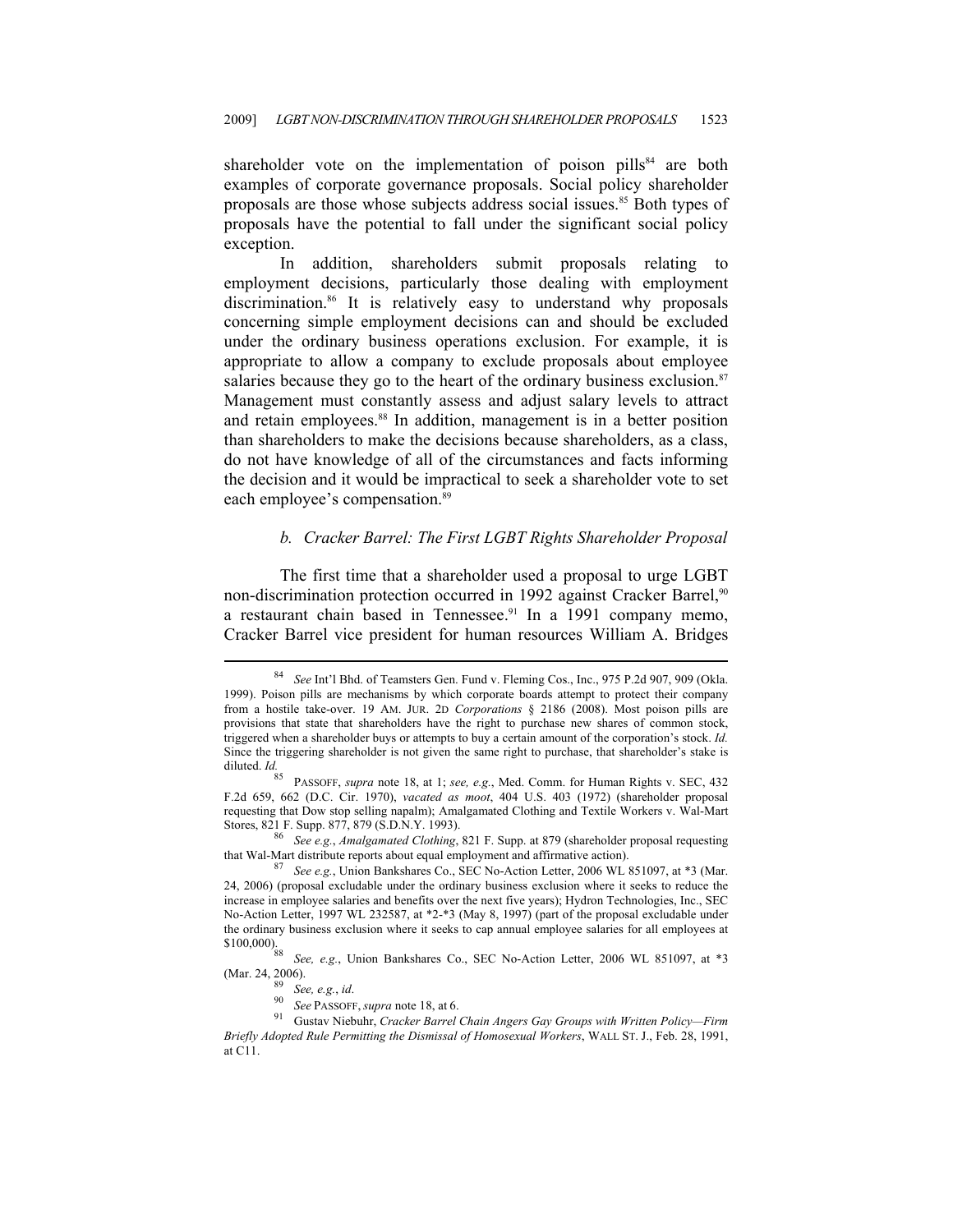announced that homosexuality was against the values upon which Cracker Barrel was founded and to which its customers adhered.<sup>92</sup> According to the National Gay and Lesbian Task Force, Cracker Barrel subsequently fired twelve gay and lesbian employees.<sup>93</sup> After a public backlash, $94$  Mr. Bridges released another memo rescinding the policy,  $95$ although the fired employees were not rehired.<sup>96</sup> In response, the New York City Employees' Retirement System ("NYCERS"),<sup>97</sup> a Cracker Barrel shareholder, requested that Cracker Barrel clarify its position on the hiring of gay and lesbian employees.<sup>98</sup> NYCERS was concerned "about the potential negative impact on the company's sales and earnings, which could result from adverse public reaction, such as organized boycotts and picketing of restaurants."99 After receiving no response from Cracker Barrel, NYCERS submitted a shareholder proposal requesting that Cracker Barrel add "sexual orientation" as a protected class to its non-discrimination policy.<sup>100</sup>

Cracker Barrel sought to exclude the proposal from its proxy statement under the ordinary business operations exclusion by requesting a no-action letter.101 In its no-action letter response, the Commission not only agreed that the proposal could be excluded, but also outlined a new far-reaching standard under which future no-action letter requests regarding employment matters would be decided.102 The so-called "Cracker Barrel Standard"<sup>103</sup> stated that employment-based proposals<sup>104</sup> would be treated as ordinary business decisions even if they raised significant social policy issues and would therefore always be excludable by corporations.<sup>105</sup>

 $\overline{a}$ 

<sup>95</sup> *See* Niebuhr, *supra* note 91.<br><sup>96</sup> William Bunch, *City Pension Fund Puts Gay Filings on Chain's Menu*, NEWSDAY, Mar. 20, 1991, at 21.

 $\frac{97}{97}$  NYCERS is an "institutional investor[] that routinely submit[s] employment-related proposals to companies in which [it] owns stock." New York City Employees' Ret. Sys. v. SEC, 843

<sup>102</sup> Cracker Barrel Old Country Store, Inc., SEC No-Action Letter, 1992 WL 289095, at \*1-\*2 (Oct. 13, 1992) [hereinafter 1992 Cracker Barrel Letter]. 103 *See* Uhlenbrock, *supra* note 27, at 280. 104 The bright-line rule did not exclude proposals that related to executive compensation.

*Id.* The letter specifically stated that:

<sup>92</sup> *Id.* <sup>93</sup> *Id.*

<sup>&</sup>lt;sup>94</sup> The public backlash included protests, sit-ins, and boycotts at Cracker Barrel restaurants in several states. *See* Peter T. Kilborn, *Gay Rights Groups Take Aim at Restaurant Chain* 

F. Supp. 858, 863 (S.D.N.Y. 1994) (*NYCERS I*), rev'd, 45 F.3d 7 (2d Cir. 1995).<br>
<sup>98</sup> Company Is Asked About Bias in Hiring, N.Y. TIMES, Mar. 20, 1991, at B4.<br>
<sup>99</sup> Id.<br>
<sup>100</sup> Cracker Barrel's Policy on Gays Faces Action discussion of the steps a corporation must follow in order to exclude a shareholder proposal for one of the substantive reasons provided in Rule  $14a-8(i)$ , see *supra* notes 57-62.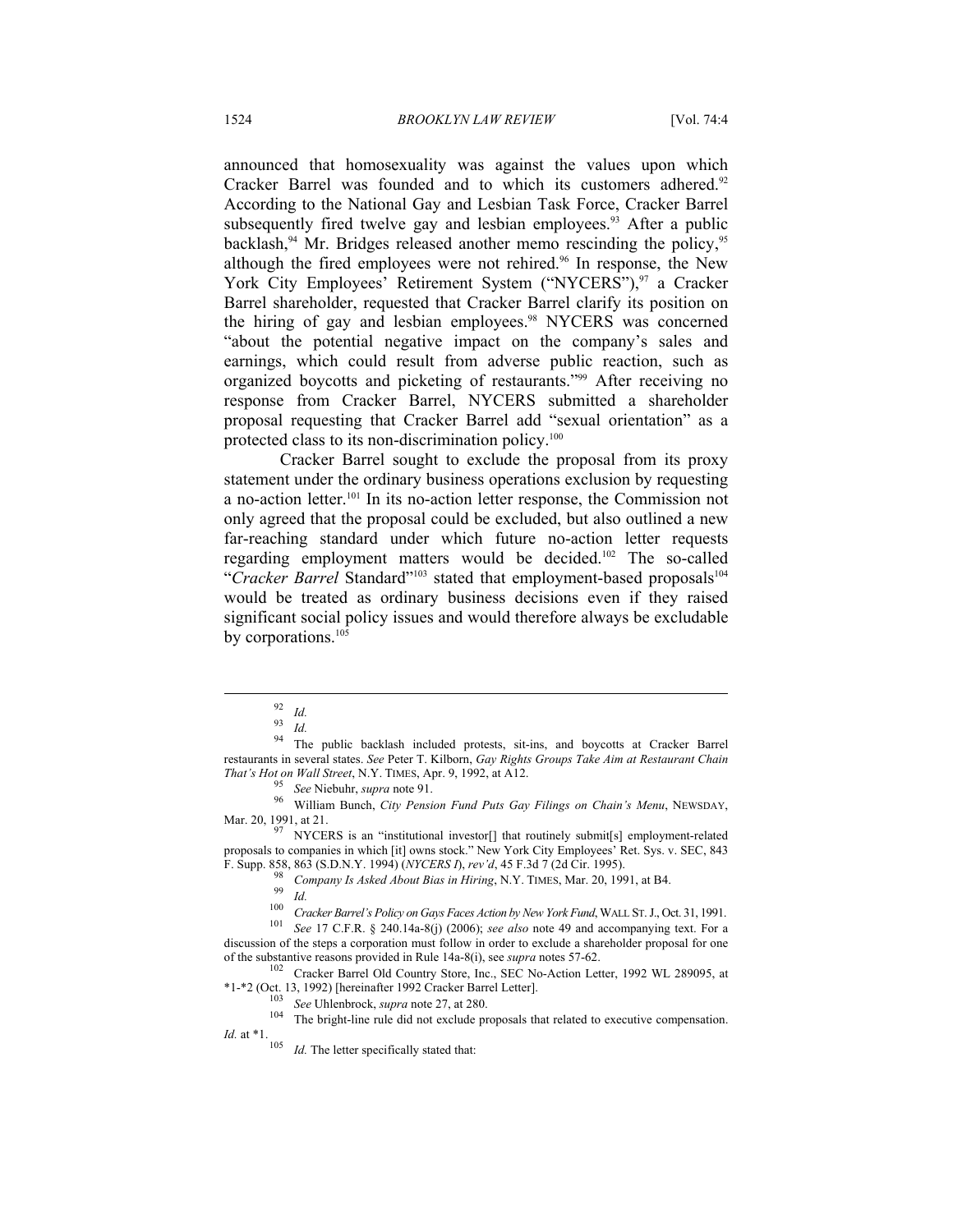NYCERS challenged the no-action letter, first by unsuccessfully seeking reversal from the Commission,<sup>106</sup> and then by suing the Commission in the Southern District of New York.107 NYCERS' suit argued that the *Cracker Barrel* Standard was unenforceable because the Commission did not subject it to the "notice and comment" period required by the Administrative Procedure Act ("APA") and because the Commission's interpretation was "arbitrary and capricious."108

Under the APA, agencies such as the Commission must subject new or amended rules to a public "notice and comment" period unless, among other things, the rule is merely interpretive.<sup>109</sup> In addition, courts can reverse "arbitrary [and] capricious" rules<sup>110</sup> unless "the plaintiffs have an adequate alternative legal remedy against someone else—a remedy that offers the same relief the plaintiffs seek from the agency."<sup>111</sup>

NYCERS prevailed when the district court held the *Cracker Barrel* Standard invalid because it required a "notice and comment" period under the APA.112 On appeal, however, the Second Circuit reversed the lower court, holding that the *Cracker Barrel* Standard did not have to determine whether the standard was "arbitrary and capricious" because it concluded that plaintiffs had "an effective alternative" of suiting Cracker Barrel, and could raise its arbitrary and capricious argument in that suit.113 With its decision, the Second Circuit solidified the *Cracker Barrel* Standard's applicability to all shareholder proposals dealing with employment matters—at least for a while.

[T]he fact that a shareholder proposal concerning a company's employment policies and practices for the general workforce is tied to a social issue will no longer be viewed as removing the proposal from the realm of ordinary business operations of the registrant. Rather, determinations with respect to any such proposals are properly governed by the employment-based nature of the proposal.

 $\overline{a}$ 

*Id.* **106** Cracker Barrel Old Country Store, Inc., SEC No-Action Letter, 1993 WL 11016, at \*1

(Jan. 15, 1993).<br><sup>107</sup> New York City Employees' Ret. Sys. v. Sec. and Exch. Comm'n (*NYCERS I*), 843 F.<br>Supp. 858, 863 (S.D.N.Y. 1994), *rev'd*, 45 F.3d 7 (2d Cir. 1995).<br><sup>108</sup> *IA* 

872; see also 5 U.S.C. § 553(b)(3)(A).<br><sup>110</sup> 5 U.S.C. § 706(2)(A).<br><sup>111</sup> New York City Employee's Ret. Sys. v. SEC (*NYCERS II*), 45 F.3d 7, 14 (2d Cir. 1995).<br><sup>112</sup> *NYCERS 1*, 843 F. Supp. at 881. "The APA requires agen opportunity for notice and comment prior to adoption or amendment of a rule, unless the rule is interpretive, a statement of policy, or a rule regarding agency organization, procedure or practice." *Id.* at 872 (citing 5 U.S.C. § 553(b)).<br><sup>113</sup> *NYCERS II*, 45 F.3d at 14.

<sup>108</sup> *Id.*<br><sup>109</sup> 5 U.S.C. § 553(b)-(c) (2006); *NYCERS I*, 843 F. Supp. at 872. The two other instances in which a rule is not required to undergo notice and comment are if the rule is "a statement of policy, or a rule regarding agency organization, procedure, or practice." *NYCERS I*, 843 F. Supp. at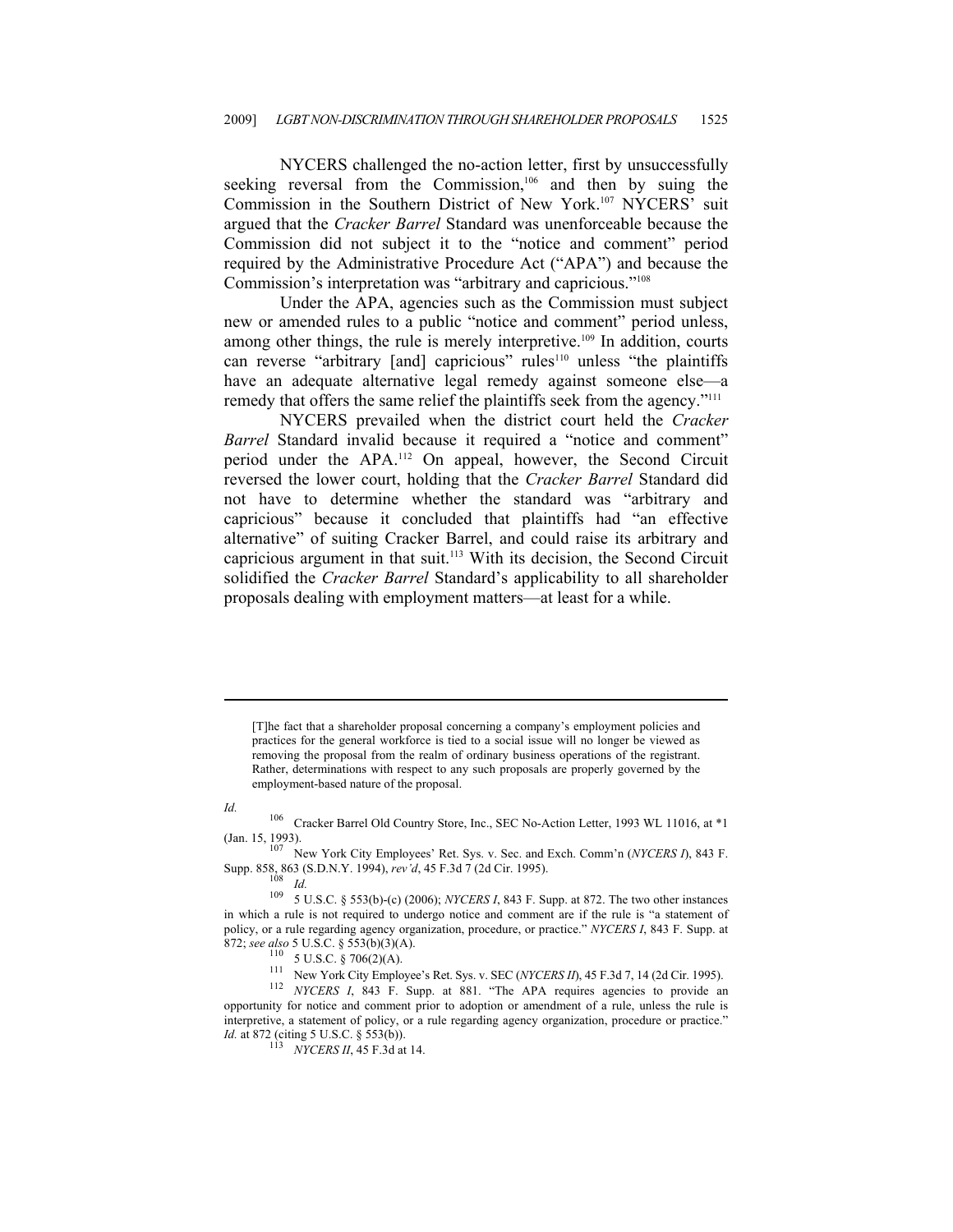#### 3. The Ordinary Business Operations Test

In 1998, only six years after first announcing the *Cracker Barrel*  Standard, the Commission killed it, returning instead to analyzing each no-action letter on a case-by-case basis.114 According to the Commission, "the relative importance of certain social issues relating to employment matters has reemerged as a consistent topic of widespread public debate."115 The Commission also noted that many shareholders were interested in expressing their opinions to the corporations in which they invest regarding employment issues that raise social policy issues.<sup>116</sup> Since 1998, the Commission no longer automatically restricts shareholders from submitting important employment-related proposals designed to protect minority employees.<sup>117</sup> The Commission's change in policy paved the way for the use of shareholder proposals' as a nontraditional way to champion LGBT rights.

Even though proposals about LGBT non-discrimination are no longer automatically excludable, they are far from automatically includable. In order to determine whether a particular proposal will be excludable, the Commission released the two "principal considerations" under which the staff determines whether a proposal may be properly omitted from a company's proxy statement.<sup>118</sup> Both considerations involve subjective analysis.<sup>119</sup>

The first consideration involves the proposal's subject matter, recognizing that "[c]ertain tasks are so fundamental to management's ability to run a company on a day-to-day basis that they could not, as a practical matter, be subject to direct shareholder oversight."120 "Examples include the management of the workforce, such as the hiring, promotion, and termination of employees, decisions on production quality and quantity, and the retention of suppliers."121

Importantly, the first consideration is also subject to the aforementioned exception for proposals that raise "significant social policy issues."122 Therefore, even if a proposal concerned a subject matter fundamental management decision-making, it would not be excludable if it raised a significant social policy issue because it "transcend[s] the day-

<sup>&</sup>lt;sup>114</sup> *See* 1998 Adopted Changes Release, *supra* note 32, at 29,107-08.<br><sup>115</sup> *Id.* at 29,108.<br><sup>116</sup> *See id.* "Nearly all commenters from the shareholder community who addressed the

matter supported the reversal of this position. Most commenters from the corporate community did not favor the proposal to reverse *Cracker Barrel* . . . ." *Id.* (citations omitted).<br>
<sup>118</sup> *Id.* at 29,108.<br>
Uhlenbrock, *supra* note 27, at 298.<br>
<sup>120</sup> 1998 Adopted Changes Release, *supra* note 32, at 29,108.<br>
<sup>121</sup>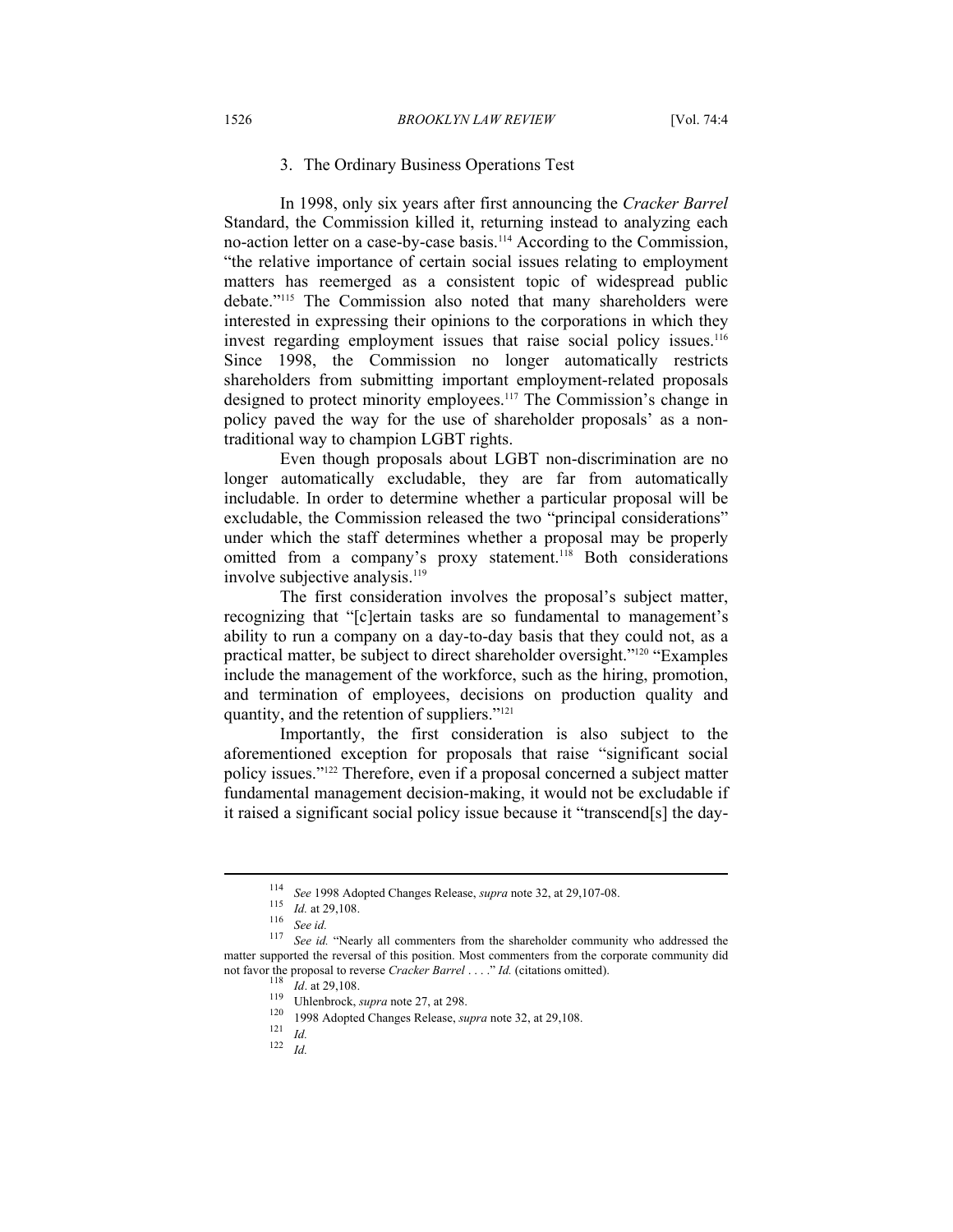to-day business matters and raise[s] policy issues so significant that it would be appropriate for a shareholder vote."<sup>123</sup>

The second consideration focuses on "the degree to which the proposal seeks to 'micro-manage' the company by probing too deeply into matters of a complex nature upon which shareholders, as a group, would not be in a position to make an informed judgment."<sup>124</sup> The Commission suggested that a proposal would be properly omitted from proxy materials if it "involves intricate detail, or seeks to impose specific time-frames or methods for implementing complex policies" but that the Commission's determinations will be made on a "case-by-case basis" considering "factors such as the nature of the proposal and the circumstances of the company to which it is directed."125

*Apache* was decided under this two-part test.126 Recall that the shareholder proposal submitted by The Funds listed ten principles to which it wanted Apache to adhere in its employment practices.<sup>127</sup> Judge Gray Miller recognized that the proposal *as a whole* sought to affect employment discrimination but found that three of its principles did not implicate employment discrimination.<sup>128</sup> Therefore, relying on the rule that "the [p]roposal must be read with all of its parts," Judge Miller concluded that the proposal *as a whole* did not implicate a social policy issue.129

Even though he already determined the case's outcome—if the proposal does not raise a significant social policy issue, it is excludable under the ordinary business operations exclusion—the Judge addressed the second consideration.<sup>130</sup> He found that the proposal sought to "micromanage the company to an unacceptable degree" because shareholders would not be able to grasp the intricate workings of the company.131

<sup>&</sup>lt;sup>123</sup> *Id.* The Commission's example of a matter that raises a "sufficiently significant social policy issue[]" is "significant discrimination matters." *Id.* 

<sup>&</sup>lt;sup>124</sup> *Id. Id.* at 29,108-09. For example, timing might raise a significant social policy issue where there is a great difference at issue or timing is of great importance. *See id.* at 29,109. The Commission also clarified that not "all proposals seeking detail, or seeking to promote time-frames or methods, necessarily amount[ed] to 'ordinary business.'" *Id.* 126 Apache Corp. v. New York City Employees' Ret. Sys., No. H-08-1064, 2008 WL

<sup>1821728, \*4-\*5 (</sup>S.D. Tex. Apr. 22, 2008).<br>
<sup>127</sup> *Id.* at \*1-\*2; *see supra* notes 4-8 and accompanying text.<br>
<sup>128</sup> *See Apache*, 2008 WL 1821728, at \*6. Interestingly, Judge Miller seemed to recognize

that the proposal—seeking LGBT non-discrimination in employment only—raised a significant social policy issue when he said that "[the last four] principles do not implicate the social policy underlying the Proposal." *See id.* <sup>129</sup> *Id.* <sup>130</sup> *See id.* 131 *Id.*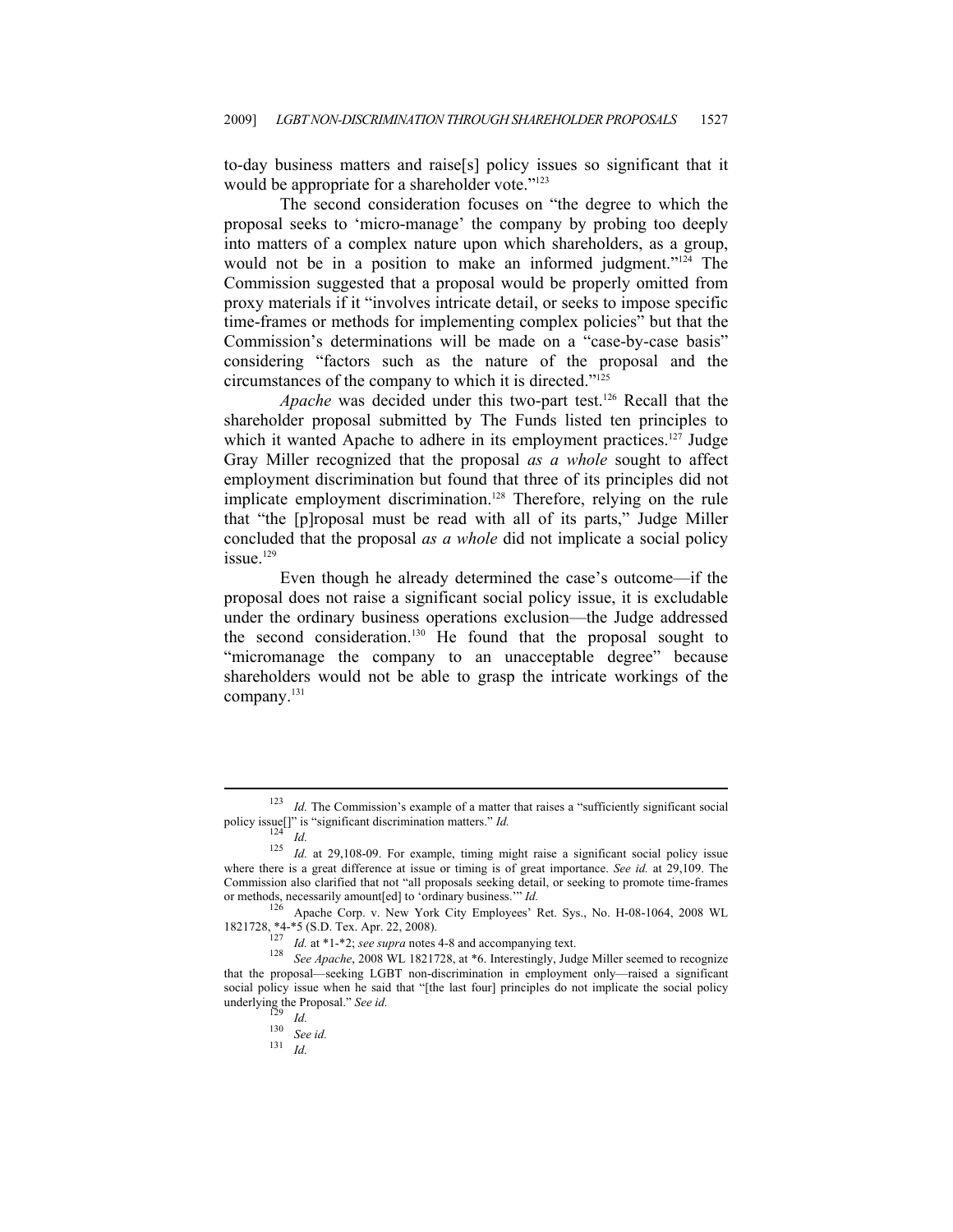#### III. SHAREHOLDER PROPOSALS SEEKING LGBT NON-DISCRIMINATION PROTECTIONS ARE SIGNIFICANT SOCIAL POLICY ISSUES

As discussed above, when a company seeks to omit a shareholder proposal under the ordinary business exclusion, the Commission's staff will use the two-part test outlined in the 1998 Release to determine whether the exclusion will apply.132 In contrast to the Commission's and Judge Miller's rulings in *Apache*, shareholder proposals seeking non-discrimination protections based on sexual orientation and gender identity and expression should not fall under Rule  $14a-8(i)(7)$ 's ordinary business exclusion because they raise significant social policy issues upon which shareholders are able to make an informed judgment.

#### *A. LGBT Discrimination Is a Significant Social Policy Issue*

This section argues that workplace discrimination based on sexual orientation and gender identity and expression is a significant social policy issue that transcends day-to-day business matters and an issue to which the ordinary business exclusion should not apply.133 First, this section discusses that the Commission recognizes that whether a particular issue raises a significant social policy changes with the changing social climate.134 As a result, the Commission will reconsider its earlier determinations and rule that issues it once found were not indicative of significant social policy now rise to that category.<sup>135</sup> Consequently, the Commission's decisions on proposals for LGBT nondiscrimination policies can similarly be reexamined.<sup>136</sup> It argues, second, that in light of the current social climate, LGBT non-discrimination protections should be regarded as a significant social policy issue.<sup>137</sup> Finally, this section argues that LGBT workplace discrimination can take many different forms, and therefore shareholder proposals seeking nondiscrimination in areas that affect workplace treatment should also be excepted from the ordinary business exclusion.<sup>138</sup>

<sup>132</sup> *See infra* Part II.B.3. 133 *See supra* note 123. 134 *See* Statement of Informal Procedures for the Rendering of Staff Advice with Respect to Shareholder Proposals, Exchange Act Release No. 12,599, Investment Company Act Release No. 9344, 41 Fed. Reg. 29,989, 29,991 (July 7, 1976) [hereinafter July 1976 Release]. For a more detailed discussion, see *infra* Part III.A.1.<br><sup>135</sup> 1998 Adopted Changes Release, *supra* note 32, at 29,108. For a more detailed

discussion, see *infra* Part III.A.1.<br>
<sup>136</sup> *See infra* note 141.<br>
<sup>137</sup> *See infra* Part III.A.2.<br> *See infra* Part III.A.2.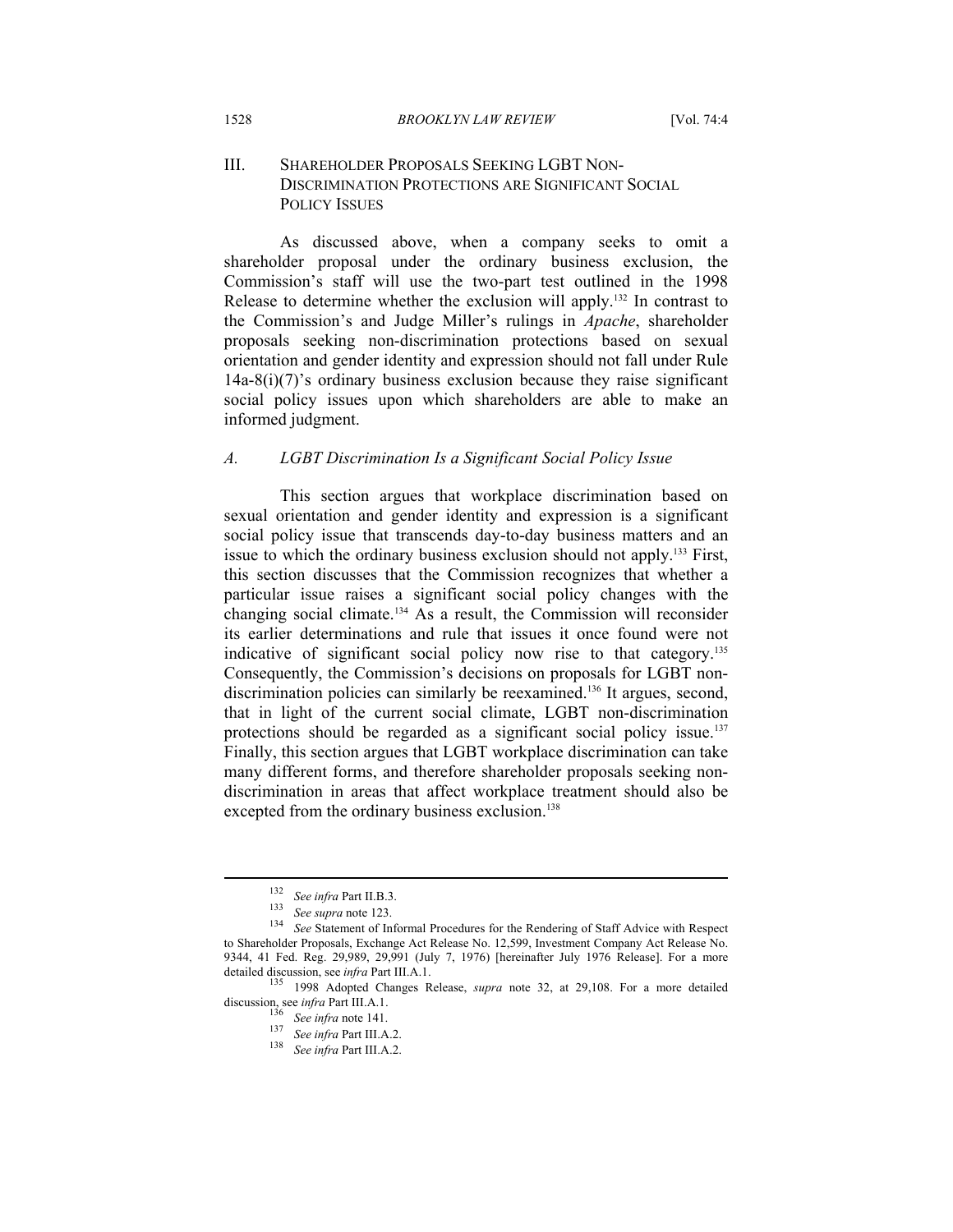#### 1. Significant Social Policies Emerge from Changing Social Attitudes

What is considered a significant social policy issue changes with time. The Commission stated that its "views on certain issues may change from time-to-time, in light of re-examination, new considerations, or changing conditions which indicate that its earlier views are no longer in keeping with the objectives of Rule 14a-8."139 Specifically, the Commission's staff changes its positions to "reflect[] changing societal views . . . with respect to 'social policy' proposals involving ordinary business."140 This means that the fact that LGBT nondiscrimination is not currently a significant social policy issue in the eyes of the Commission does not foreclose the possibility that the Commission will later make such a determination.

Historically, several shareholder proposal issues that were formerly excludable as ordinary business matters are now seen by the Commission as non-excludable significant social policy issues.<sup>141</sup> The common thread through each example is that the issue raises a widespread public debate.

For example, the Commission reconsidered and now holds as non-excludable the issue whether to close or relocate a company facility.<sup>142</sup> Such reconsideration was prompted when a shareholder submitted a proposal requesting that the Pacific Telesis Group study the effects of closing company facilities on the communities in which those facilities were located and to develop alternatives to alleviate the harm to those communities.143 Pacific Telesis sought to exclude the proposal under the ordinary business operations exclusion because the Commission had consistently recognized that proposals dealing with closing company facilities were ordinary business matters.<sup>144</sup>

<sup>&</sup>lt;sup>139</sup> July 1976 Release, *supra* note 134, at 86, 605.<br><sup>140</sup> 1998 Adopted Changes Release, *supra* note 32, at 29,108.<br><sup>141</sup> *See, e.g.*, Reebok Int'l Ltd., SEC No-Action Letter, 1992 WL 55815, at \*1 (Mar. 16, 1992) [hereinafter Reebok Letter]; Transamerica Corp., SEC No-Action Letter, 1990 WL 285806, at \*1 (Jan. 10, 1990) [hereinafter Transamerica Letter]; Pac. Telesis Group, SEC No-Action Letter,

<sup>1989</sup> WL 245523, at \*1 (Feb. 2, 1989) [hereinafter Pacific Telesis Letter].<br>
<sup>142</sup> See Pacific Telesis Letter, *supra* note 141, at \*1.<br>
<sup>143</sup> *Id.*<br>
<sup>144</sup> *Id.* (citing Gen. Elec. Co., SEC No-Action Letter, 1998 WL 43005 The company also argued that even though the proposal sought a study, it still related to ordinary business operations. *Id.* (citing Exchange Act Release No. 20,091, 48 Fed. Reg. 38,218, 38,221, (1983)).

<sup>[</sup>The SEC staff's former position was] that proposals requesting issuers to prepare reports on specific aspects of their business or to form special committees to study a segment of their business would not be excludable under [the ordinary business exclusion]. Because this interpretation raises form over substance and renders the provisions of [the ordinary business exclusion] largely a nullity, the Commission has determined to adopt the interpretative change set forth in the Proposing Release. Henceforth, the staff will consider whether the subject matter of the special report or the committee involves a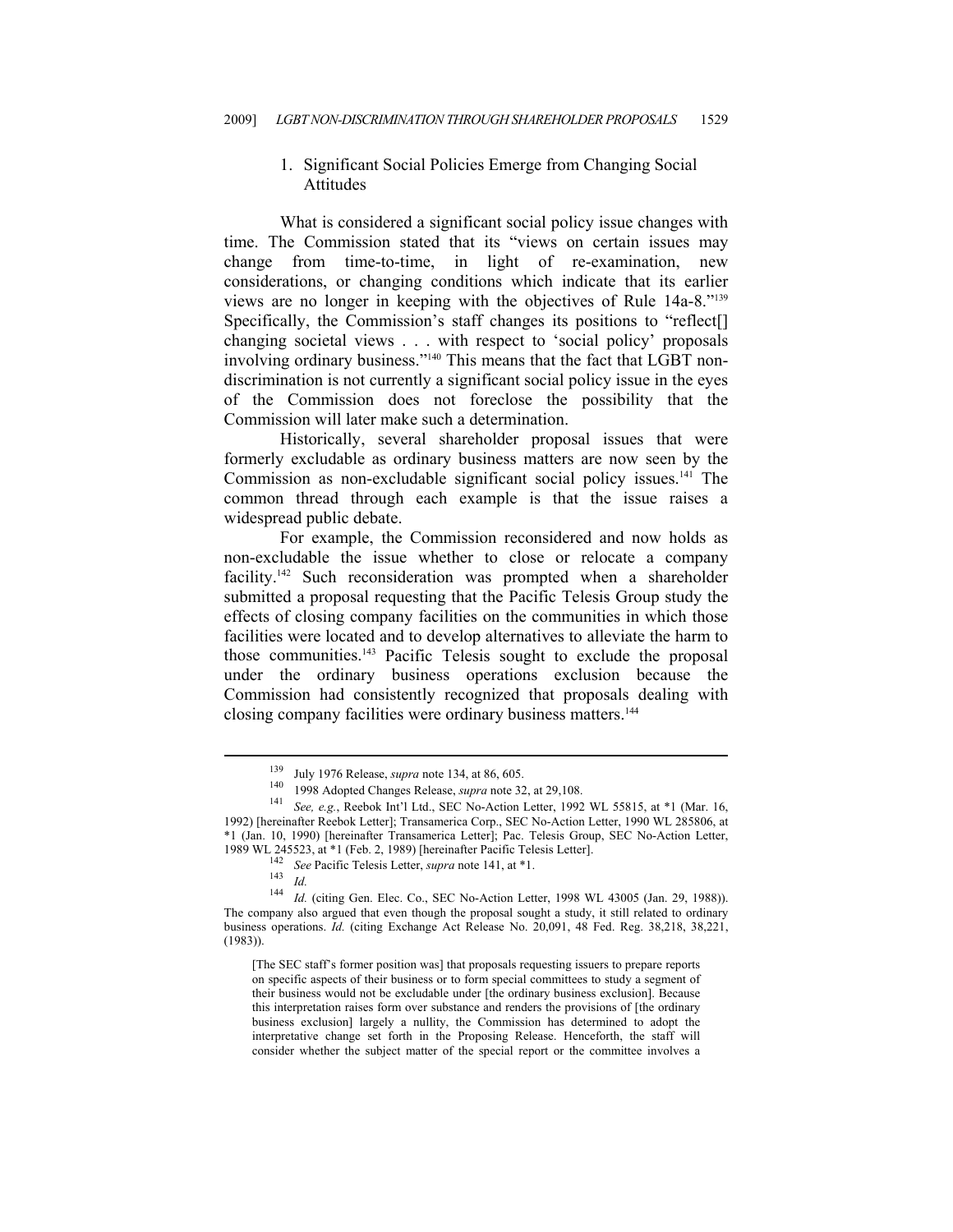1530 *BROOKLYN LAW REVIEW* [Vol. 74:4

In its response, the Commission reconsidered its past treatment of this issue and concluded that proposals about closing company facilities could not be excluded if the proposals dealt "with the broad social and economic impact" of the closings.<sup>145</sup> The Commission held that these proposals now raise significant social policy issues because of the "heightened state and federal interest in the social and economic implications" of closing corporate facilities.<sup>146</sup>

Another example of a reconsidered issue, which the Commission reexamined in two decisions, is executive compensation.<sup>147</sup> First, the Commission recognized "golden parachute" payments<sup>148</sup> as a significant social policy issue<sup>149</sup> when a shareholder submitted a proposal to Transamerica Corp. requesting that the corporation disallow such payments.150 While the Commission had previously held that golden parachutes were ordinary business matters,<sup>151</sup> it found these payments rose to matters of significant social policy because Internal Revenue Code interpretations had recently clarified the difference between golden parachute payments and ordinary compensation and because there was a current "public debate" about the implications of golden parachute contracts.<sup>152</sup> After recognizing that golden parachute payments were a significant social policy issue, the Commission eventually concluded that all executive compensation was a significant social policy issue<sup>153</sup> because of the "widespread public debate" about the issue.<sup>154</sup>

matter of ordinary business; where it does, the proposal will be excludable under [the ordinary business exclusion].

Amendments to Rule 14a-8 Under the Securities Exchange Act of 1934 Relating to Proposals by Security Holders, Exchange Act Release No. 20,091, 48 Fed. Reg. 38,218, 38,220-21 (Aug. 23, 1983) [hereinafter 1983 Adopted Changes Release]. Note that Rule 14a-8(c)(7) is the precursor to Rule 14a-8(i)(7). *See* 1998 Adopted Changes, *supra* note 32, at 29,120.<br><sup>145</sup> Pacific Telesis Letter, *supra* note 141. The Commission's staff noted that proposals

dealing with the closing of specific corporate facilities would still be omitted as relating to ordinary business operations. See id.

<sup>&</sup>lt;sup>146</sup> *Id.*<br><sup>147</sup> *See* Reebok Letter, *supra* note 141, at \*1; Transamerica Letter, *supra* note 141, at \*1.<br><sup>148</sup> Golden parachutes are payments that a corporate executive would receive if he or she were to lose his or her job and usually apply when there is a change in company ownership (as

would be the case in a take-over). 19 AM. JUR. 2D Corporations § 2181 (2008).<br><sup>149</sup> See Transamerica Letter, *supra* note 141, at \*1.<br><sup>150</sup> See id.<br><sup>151</sup> See id. The company also argued that the proposal could be excluded violate state law (then Rule  $14a-8(c)(2)$ ; now Rule  $14a-8(i)(2)$ ) and because it is contrary to the Commission's Proxy Rules and Regulations (then Rule 14a-8(c)(3); now Rule 14a-8(i)(3)). *Id.* at \*4-\*5.<br><sup>152</sup> *Id.* at \*1. The Commission's staff noted that proposals about ordinary executive

compensation would still be excludable as relating to ordinary business operations. *Id.* IS3 Reebok Letter, *supra* note 141, at \*1.<br>
IS4 Id. at \*1. In 1992, a Reebok shareholder submitted a proposal requesting that Reeb

establish a "Compensation Committee" composed entirely of independent directors to "evaluate and establish executive compensation." *Id.* Reebok sought to omit the proposal on the grounds that executive compensation was an ordinary business matter. *See id.* at \*3-\*4. The Commission reconsidered its position regarding executive and director compensation and determined that it was a significant social policy issue. *Id.* at \*1.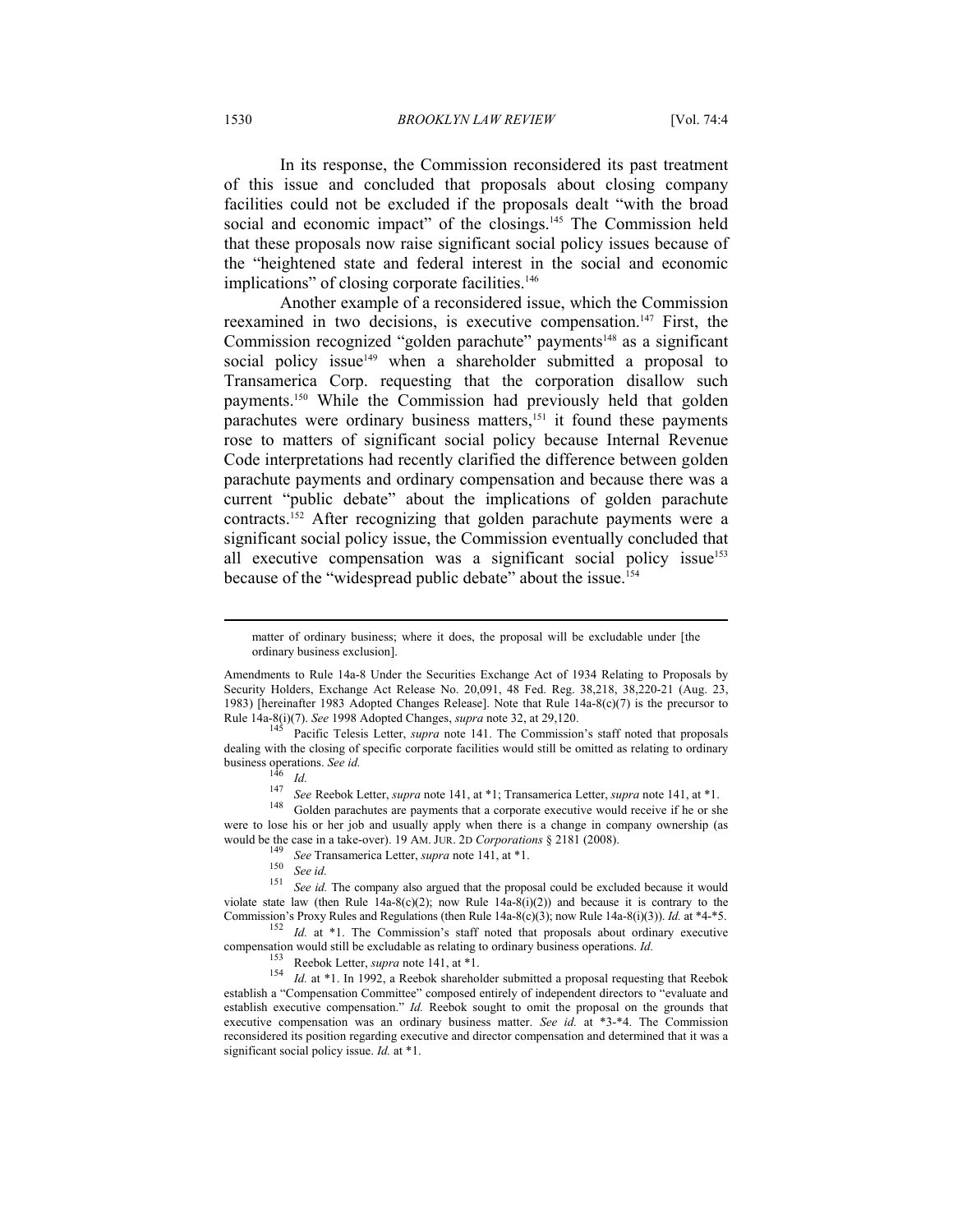#### 2. "Changing Societal Views" and "Widespread Public Debate"

Issues relating to LGBT non-discrimination are currently some of the most-discussed social issues. Across the country, issues relating to sexual orientation and gender identity and expression have been part of the public debate for the last several years. The public debate centers on rights afforded (or taken away) from the LGBT community, including marriage rights (including the debate about the differences between civil unions, domestic partnerships, and marriage), rights incident to marriage (including hospital visitation, survivorship rights, etc.), legal nondiscrimination protection (Civil Rights Act Protections), adoption rights, and hate-crime legislation. Not only are all of these issues matters of greater social policy debate, they are all matters of corporate policy, and thus are proper issues for shareholders to raise in proposals.

Changing societal values can be seen in the increased acceptance of LGBT individuals and non-discrimination protections<sup>155</sup> and in the increased visibility of the LGBT community in mainstream media and entertainment.156 *Newsweek's* public opinion polls show that support for every area of LGBT equity has increased through the years.<sup>157</sup> In addition, public polls also show a changing societal view of the LGBT community because support for every area of LGBT equality has increased through the years.<sup>158</sup> In 2008, 39% of Americans supported full same-sex marriage equality, up 6% from 2004.<sup>159</sup> But in 2008, 55% supported some type of alternative legal union, up 15% from 2004.<sup>160</sup> Support for same-sex couples' rights to adopt children also increased 8% to 53%.161 Finally, a whopping 73% of Americans support extending health insurance and other employee benefits to gays and lesbians, up 13% from 2004.162

Increased acceptance of the LGBT community into mainstream media and entertainment also evidences the change in societal values.<sup>163</sup> Many of today's most popular television shows and movies feature LGBT characters that have developed characters that are not dissimilar in complexity from the show's heterosexual characters. Entertainment has

<sup>155</sup> *See* Jay Michaelson, *On Listening to the* Kulturkampf*, or, How America Overruled*  Bowers v. Hardwick*, even though* Romer v. Evans *Didn't*, 49 DUKE L.J. 1559, 1600 (2000) (arguing "[c]hanges in social attitudes have already yielded important gains in gay civil rights generally"). 156 *See id.* 157 Arian Campo-Flores, *A Gay Marriage Surge*, NEWSWEEK WEB EXCLUSIVE, Dec. 5,

<sup>2008,</sup> *available at http://wwwnewsweek.com/id/172399 (last visited Jan. 29, 2009).*<br><sup>158</sup> *See id.*<br><sup>159</sup> *Id.*<br><sup>169</sup> *Id.*<br><sup>161</sup> *Id.*<br><sup>162</sup> *Id.*<br><sup>162</sup> *Id.*<br><sup>162</sup> *Id.*<br><sup>162</sup> *Id.*<br><sup>162</sup> *Id.*<br><sup>162</sup> *Id.*<br><sup>162</sup> *Id.* 

the media "suggest[s] a sea change in the way gay families function and are depicted in American cultural life").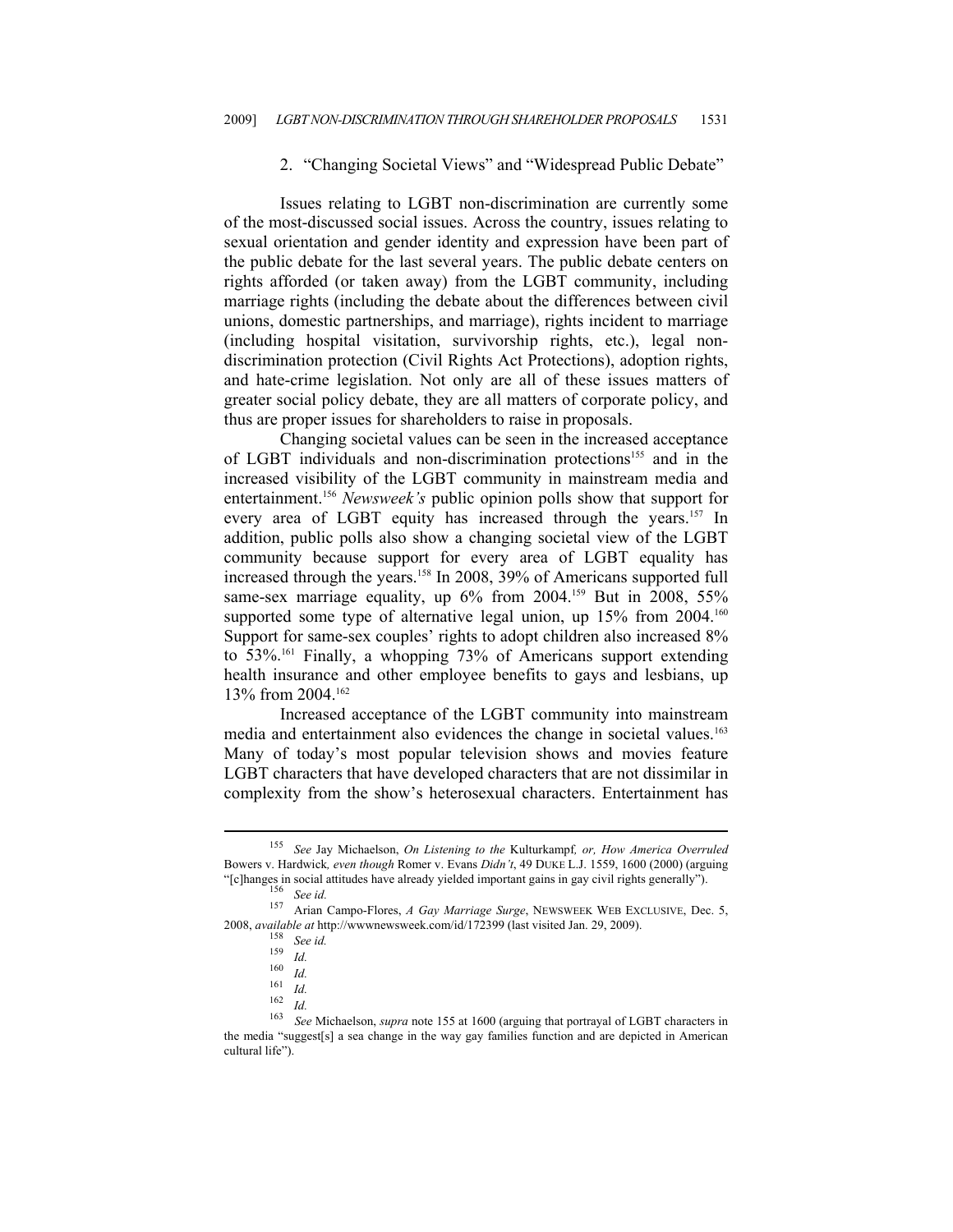come a long way from the first gay on-screen kiss to having transgender characters.164

Even though "[c]hanges in societal attitudes have already yielded important gains in [LGBT] civil rights generally," there is still a very widespread public debate about the validity of LGBT non-discrimination protections.165 Justice Antonin Scalia recognized this widespread public debate when he penned is dissent in *Romer v. Evans*, 166 referring to the debate as a "Kulturkampf" or culture war.167 And as Professor Jay Michaelson put it, "it takes two to *kulturkampf*."168 The continued fight over non-discrimination protections show that the widespread public debate is ongoing.169

No contemporary issue more clearly evidences the widespread public debate about LGBT rights than the issue of same-sex marriage equality. Same sex couples can get married in only four states to date, Massachusetts,<sup>170</sup> Connecticut,<sup>171</sup> Iowa,<sup>172</sup> and Vermont.<sup>173</sup> A few other states offer another form of recognition for same-sex couples such as civil unions or domestic partnerships,<sup>174</sup> but many gay-marriage advocates claim that these unions are merely separate and unequal alternatives to marriage.175 Furthermore, same-sex couples are denied the 1,049 federal benefits that heterosexual married couples enjoy because federal law does not recognize same-sex marriages or unions.176 In

transgender.php?printonly=yes.<br><sup>165</sup> Michaelson, *supra* note 155 at 1600-03; *id.* at 1602 ("Gay men and lesbians are still the object of intense social hostility ....").

<sup>166</sup> 517 U.S. 620 (1996).<br><sup>166</sup> 517 U.S. 620 (1996).<br><sup>167</sup> *Id.* at 636 (Scalia, J., dissenting).<br><sup>168</sup> Michaelson, *supra* note 155 at 1601.<br><sup>169</sup> *See generally* Suzanne B. Goldberg, *Intuition, Morals, and the Legal C About Gay Rights*, 32 NOVA L. REV. 523 (2008). <sup>170</sup> Goodridge v. Dep't of Pub. Health, 798 N.E.2d 941, 948 (Mass. 2003) (holding that

Massachusetts could not deny marriage to same-sex couples).<br><sup>171</sup> Kerrigan v. Comm'r of Pub. Health, 957 A.2d 407, 412 (Conn. 2008) (holding that marriage could not be withheld from same-sex couples).

Varnum v. Brien, No. 07-1499, slip op. at 1 (Iowa Apr. 3, 2009) (holding an Iowa statute limiting marriage to one man and woman unconstitutional). 173 Abby Goodnough & Anahad O'Connor, *Vermont Legislature Legalizes Same-Sex* 

*Marriage*, N.Y. TIMES, Apr. 8, 2009.<br><sup>174</sup> Human Rights Campaign, Relationship Recognition in the U.S.,

http://www.hrc.org/documents/Relationship\_Recognition\_Laws\_Map.pdf (last visited Apr. 7, 2009). 175 *See generally* Barbara J. Cox, *But Why Not Marriage: An Essay on Vermont's Civil* 

*Unions Law, Same-Sex Marriage, and Separate but (Un)Equal*, 25 VT. L. REV. 113 (2000) (arguing that civil unions will never be equal to marriage unless and until they are recognized by all other states and the federal government). 176 Letter from Barry R. Bedrick, Assoc. Gen. Counsel, to Henry J. Hyde, Chairman,

Comm. on the Judiciary, House of Representatives (Jan. 31, 1997), *available at* http://www.gao.gov/archive/1997/og97016.pdf.

<sup>164</sup> The first same-sex kiss on primetime television was between Kerr Smith and Adam Kauffman on "Dawson's Creek" in 2000. Don Chareunsy, *EXTRA: The TV History of Gay Liplocks*, EXTRA, May 24, 2000, *available at* http://www.hollywood.com/news/EXTRA\_The\_TV\_

History\_of\_Gay\_Liplocks/312388. The first transgender character was on the soap-opera "All My Children" in 2006. Dan J. Kroll, *AMC introduces daytime's first transgender character*, Soapcentral.com, Nov. 29, 2006, *available at* http://www.soapcentral.com/amc/news/2006/1127-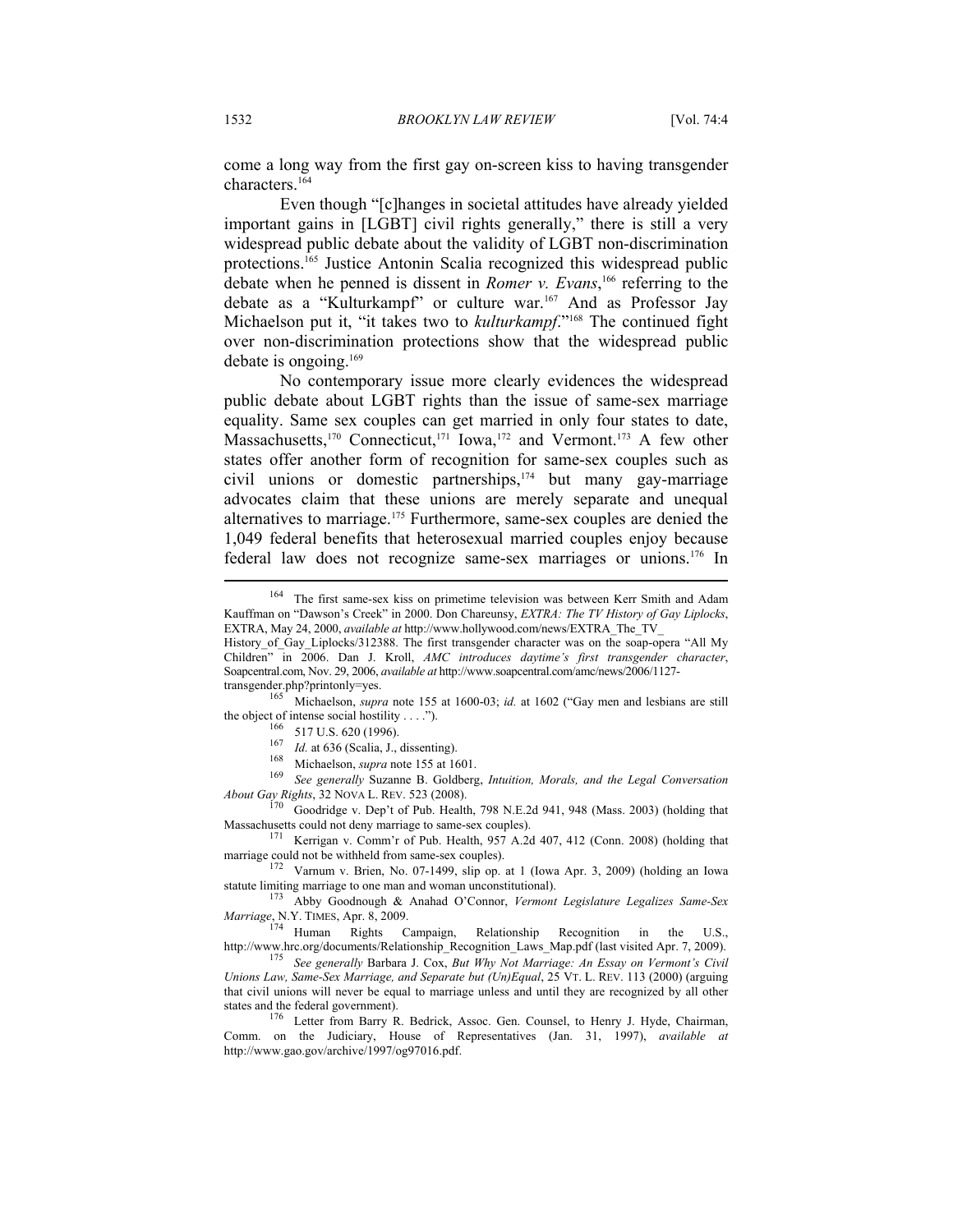addition, same-sex unions performed in states that provide for them do not have to be recognized by other states,<sup>177</sup> and currently New York State is the only state that does not recognize same-sex marriage that will recognize a same-sex marriage performed out-of-state.<sup>178</sup>

Marriage equality has taken a main stage in elections in the last fifteen years.179 Public referendums amending state constitutions to define marriage as between one man and one woman have swept the country; to date, forty-two states' constitutions or laws define marriage in such way.180 Each of these elections involved frequent public debate concerning the rights of LGBT citizens, and the 2008 fight over California's Proposition 8, a ballot measure that amended California's constitution to prohibit same-sex marriage, is a perfect example. The campaign for Proposition 8 was heated, with spending on each side totaling more than \$75 million, making it "one of the most expensive ballot measures ever waged."181 Even after the measure passed, the social debate continued. New activists emerged to mobilize supporters to repeal the ban<sup>182</sup> and supporters of LGBT rights turned out in massive numbers to protest its passage in cities across the country.183 In California, business owners complained about losing a substantial amount of samesex marriage business in the midst of a recession, $184$  while same-sex marriage related business in Massachusetts was projected in 2008 to result in 330 additional jobs and a \$111 million economic boost for the state over the next three years.<sup>185</sup> Finally, Reverend Rick Warren, the

<sup>177</sup> *See* 28 U.S.C. § 1738C (2006).

No State, territory, or possession of the United States, or Indian tribe, shall be required to give effect to any public act, record, or judicial proceeding of any other State, territory, possession, or tribe respecting a relationship between persons of the same sex that is treated as a marriage under the laws of such other State, territory, possession, or tribe, or a right or claim arising from such relationship.

*Id.* **178** Martinez v. County of Monroe, 850 N.Y.S.2d 740, 742 (N.Y. App. Div. 2008). The Washington D.C. Council preliminarily voted to also recognize same-sex marriages performed elsewhere, but the D.C. Council's decision is subject to approval by Congress. Nikita Stewart & Tim

Craig, *D.C. Council Votes to Recognize Gay Nuptials Elsewhere*, WASH. POST, Apr. 8, 2009, at A1. 179 *See, e.g.*, Adam Nagourney, *"Moral Values" Carried Bush, Rove Says*, N.Y. TIMES, Nov. 10, 2004, at A20.

<sup>180</sup> Jesse McKinley & Laurie Goodstein, *Bans in 3 States On Gay Marriage*, N.Y. TIMES, Nov. 6, 2008, at A1; Human Rights Campaign, Statewide Marriage Prohibitions,

http://www.hrc.org/documents/marriage\_prohibitions\_2009.pdf (last visited Apr. 7, 2009).<br>
<sup>181</sup> McKinley & Goodstein, *supra* note 180.<br>
<sup>182</sup> Jesse McKinley, *Marriage Ban Inspires New Wave of Gay Rights Activists*, N.Y.<br>

<sup>183</sup> Jesse McKinley, *Across U.S., Big Rallies for Same-Sex Marriage*, N.Y. TIMES, Nov. 16, 2008, at A25. Over 4000 people protested in New York, 9000 in Los Angeles, 900 in Washington D.C., 1000 in Las Vegas, and 200 in Little Rock. *Id.* <sup>184</sup> Jesse McKinley, *Demise of Same-Sex Weddings Disheartens Businesses*, N.Y. TIMES,

Nov. 7, 2008, at A20. 185 Jason Szep, *Two U.S. States See Boost from Gay Weddings*, REUTERS, Nov. 28, 2008.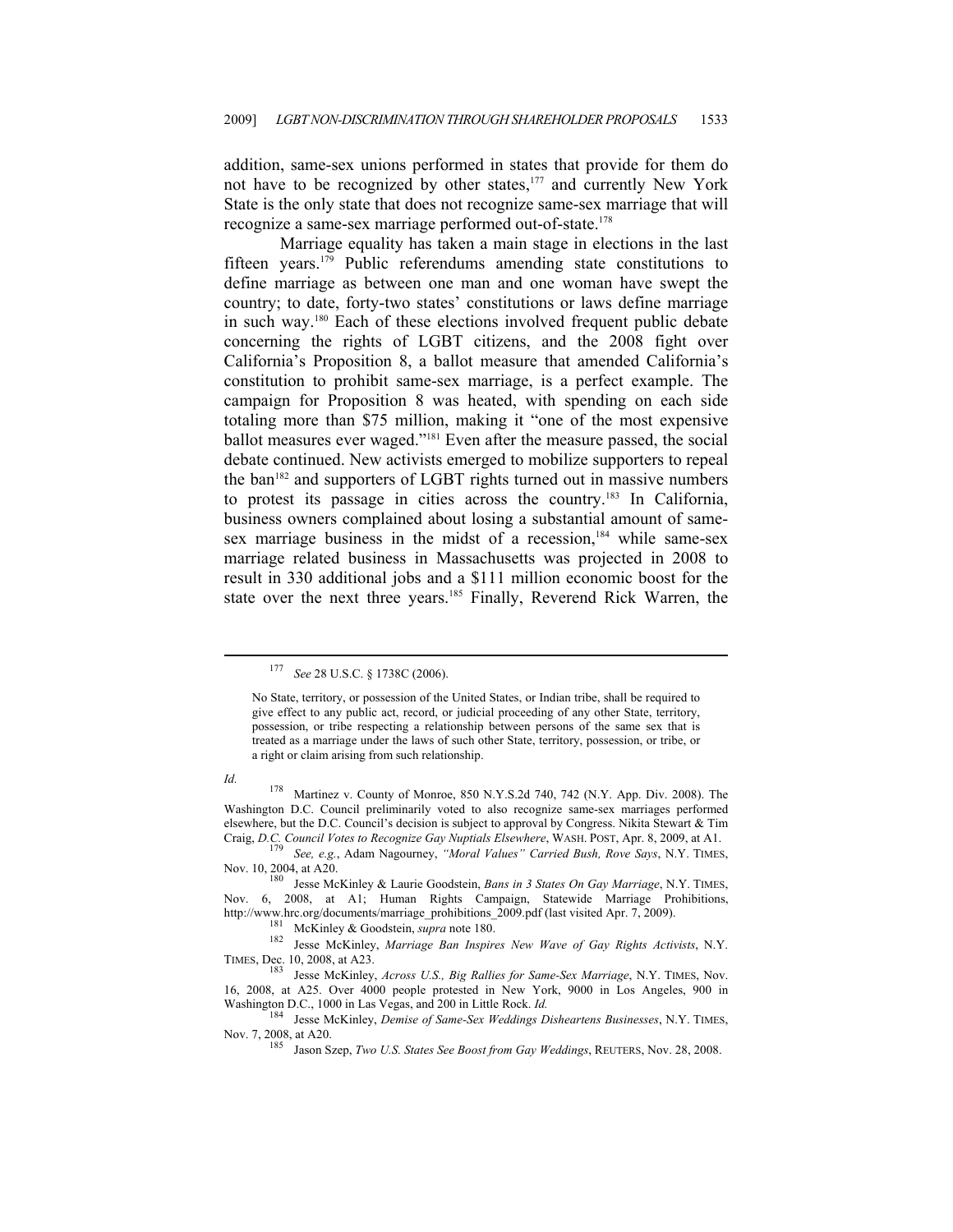pastor chosen to deliver the invocation at President Obama's inauguration, was harshly criticized for his support of Proposition 8.186

The debate over gay adoption also evidences the public debate surrounding LBGT rights. For example, in 2008, Arkansas voters approved a ballot measure to limit adoptions to only married couples who live together.<sup>187</sup> This measure was created with the intent of prohibiting gay and lesbian adoption.<sup>188</sup> On the other side of the debate, a Florida Circuit Court held that Florida's explicit ban on gay and lesbian adoption was unconstitutional.<sup>189</sup>

The debate over employment discrimination also is indicative of the public debate about LGBT rights. There is currently no federal law banning discrimination on the basis of sexual orientation or gender identity. Only twelve states provide such protection.<sup>190</sup> That means that in a whopping eighteen states anyone can lose their job simply because they are lesbian, gay, bisexual, or transgendered.191 Corporate America, however, has taken the lead in addressing the issue of LGBT nondiscrimination. Of the Fortune 500 companies, 88% provide protection against discrimination based on sexual orientation and 25% provide it based on gender identity.<sup>192</sup>

#### 3. All LGBT Non-Discrimination Proposals Raise Significant Social Policy Issues

Since the Commission analyzes no-action letter requests from companies seeking to exclude proposals from their proxy statements on a case-by-case basis, past no-action letters are not binding on future Commission determinations.193 But since they are interpretations of the Commission's staff, they are still an important indication of what the staff is thinking.<sup>194</sup> In addition, proposals such as the one in *Apache*<sup>195</sup>

<sup>186</sup> *See* Jeff Zeleny & David D. Kirkpatrick, *Obama's Choice of Pastor Creates Furor*,

N.Y. TIMES, Dec. 20, 2008, at A19.<br><sup>187</sup> Robbie Brown, *Antipathy Toward Obama Seen as Helping Arkansas Limit Adoption*, N.Y. TIMES, Nov. 9, 2008, at A26.

<sup>&</sup>lt;sup>188</sup> *Id.*<br><sup>189</sup> *In re* Adoption of Doe, 2008 WL 5006172, at \*29 (Fla. Cir. Ct. Nov. 25, 2008).<br><sup>190</sup> Human Rights Campaign, Statewide Employment Law & Policies, http://www.hrc.org/documents/Employment\_Laws\_and\_Policies.pdf (last visited Aug. 21, 2008). Twenty additional states prohibit discrimination based solely on sexual orientation, not gender identity.  $Id$ .

identity. *Id.* 191 *See id.* 192 HUMAN RIGHTS CAMPAIGN, STATE OF THE WORKPLACE 22 (2006-2007), *available at* http://www.hrc.org/documents/State\_of\_the\_Workplace.pdf. <sup>193</sup> "It should be recognized that no-action . . . responses by the staff are subject to

reconsideration and should not be regarded as precedents binding on the Commission." Procedures Regarding Public Availability of Request for No-Action and Interpretive Letters and Responses, Securities Act Release No. 5095, Exchange Act Release No. 9006, Investment Company Act Release No. 6220, 35 Fed. Reg. 17,779, 17,779 (Nov. 19, 1970).

Ree supra note 51 and accompanying text.<br><sup>195</sup> No. H-08-1064, 2008 WL 1821728 (S.D. Tex. Apr. 22, 2008).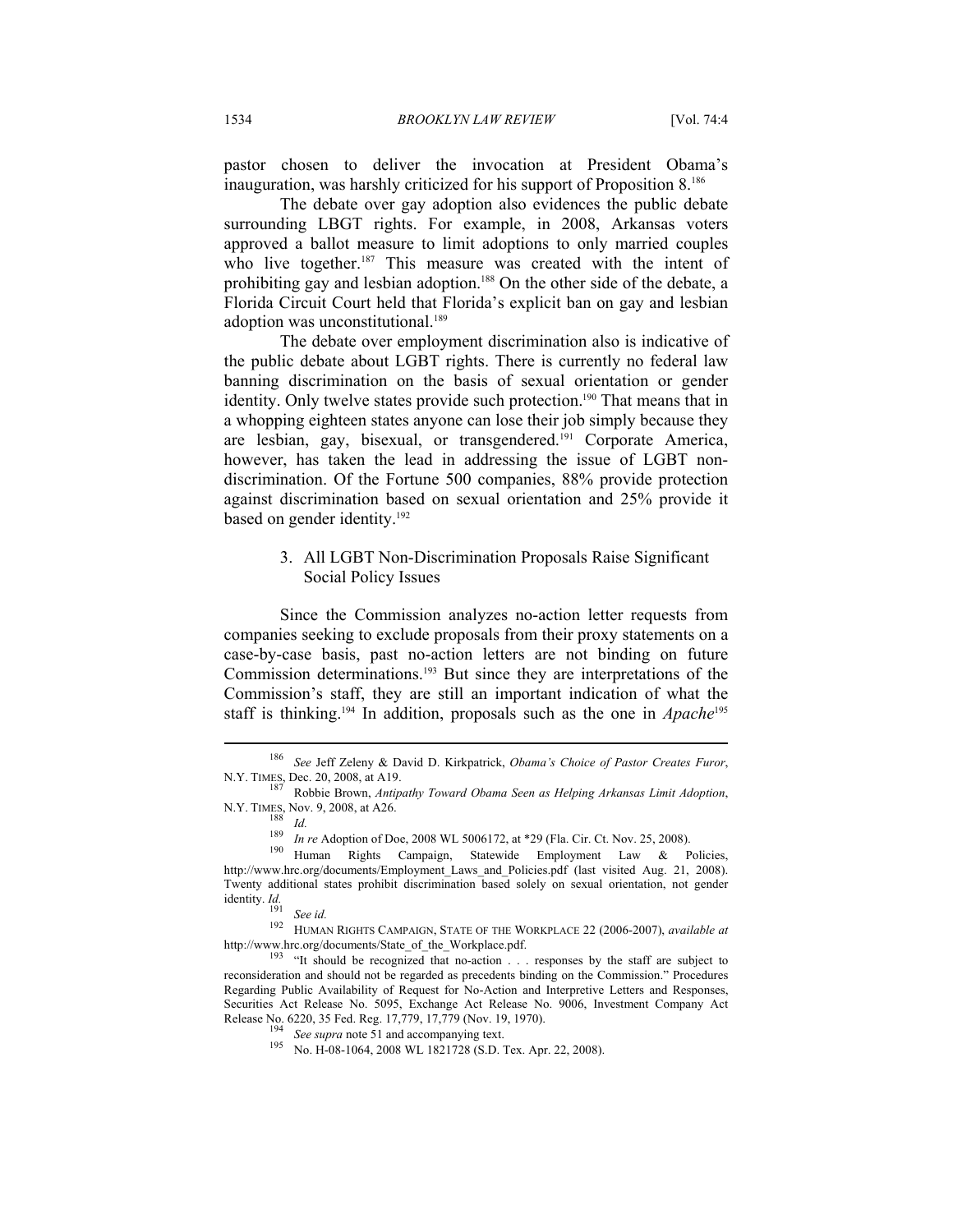sometimes request that non-discrimination extend to all areas of the business, including charitable contributions, advertising, marketing, and sale or purchase of goods and services.<sup>196</sup> Since all of these specific nondiscrimination proposals raise significant social policy issues, all proposals that request LGBT non-discrimination protections are significant social policy issues and corporations should be required to include them in the corporate proxy materials.

Proposals that deal with charitable contributions, a classic matter of ordinary business operations, have been recognized by the Commission's staff as raising significant social policy issues.<sup>197</sup> In 2008, a Ford shareholder submitted a proposal requesting that Ford "list the recipients of charitable contributions of \$5000 or more on [its] website."<sup>198</sup> Ford sought to exclude the proposal under the ordinary business exclusion because the proposal was about "marketing and public relations as they relate to charitable donations."199 The Commission, however, did not agree with Ford's argument<sup>200</sup> and the proposal was subsequently included in Ford's proxy materials.

The Commission has also recognized that a proposal requesting that a corporation purchase from minority and female-owned suppliers could not be excluded under the ordinary business operations exclusion because "questions with respect to equal employment opportunity . . . involve policy decisions beyond those personnel matters that constitute the Company's ordinary business."201

Finally, there is also widespread public debate about sexual orientation and advertising. Individuals and organizations on both sides of the issue closely follow which companies advertise to the LGBT community.202 These activists alert their supporters, often resulting in a national debate about certain companies' advertising policies.203 The

<sup>196</sup> *See* Apache No-Action Letter, *supra* note 8. 197 *See, e.g.*, Ford Motor Co., SEC No-Action Letter, 2008 WL 527445 (Feb. 25, 2008)

<sup>[</sup>hereinafter Ford No-Action Letter]. 198 *Id.* Thomas Strobhar, the shareholder who submitted this proposal, *id.*, is an active shareholder. In 2008, he submitted this same proposal to JPMorgan Chase  $\&$  Co. and American Express Co. *See* JPMorgan Chase & Co., SEC No-Action Letter, 2008 WL 485460, at \*12-\*13 (Feb. 20, 2008); American Express Co., SEC No-Action Letter, 2007 WL 4555619 (Dec. 19, 2007). In both of those instances, Mr. Strobhar withdrew his proposal. *See* JPMorgan Chase & Co., SEC No-Action Letter, 2008 WL 485460, at \*1 (Feb. 20, 2008); American Express Co., SEC No-Action Letter, 2007 WL 4555619 (Dec. 19, 2007).<br>
<sup>199</sup> Ford No-Action Letter, *supra* note 197.<br>
<sup>200</sup> *Id.*<br>
201 Dayton Hudson, SEC No-Action Letter, 1991 WL 178560, at \*1 (Mar. 8, 1991).<br>
<sup>202</sup> An example of such an organizati

Defamation (GLAAD). *See* GAY AND LESBIAN ALLIANCE AGAINST DEFAMATION, GLADD WAS THERE 2007, at 2 (2008), *available at* http://www.glaad.org/Document.Doc?id=7. 203 *See, e.g.*, Press Release, John Ireland, Project Coordinator, GetToKnowUsFirst.org,

Super Bowl Ad Featuring Gay Family Rejected by KNBC (Feb. 2, 2009), *available at* http://www.glaad.org/media/archive detail.php?id=4954 (reporting that a public service announcement set to air during the Super Bowl was rejected by an NBC affiliate in California).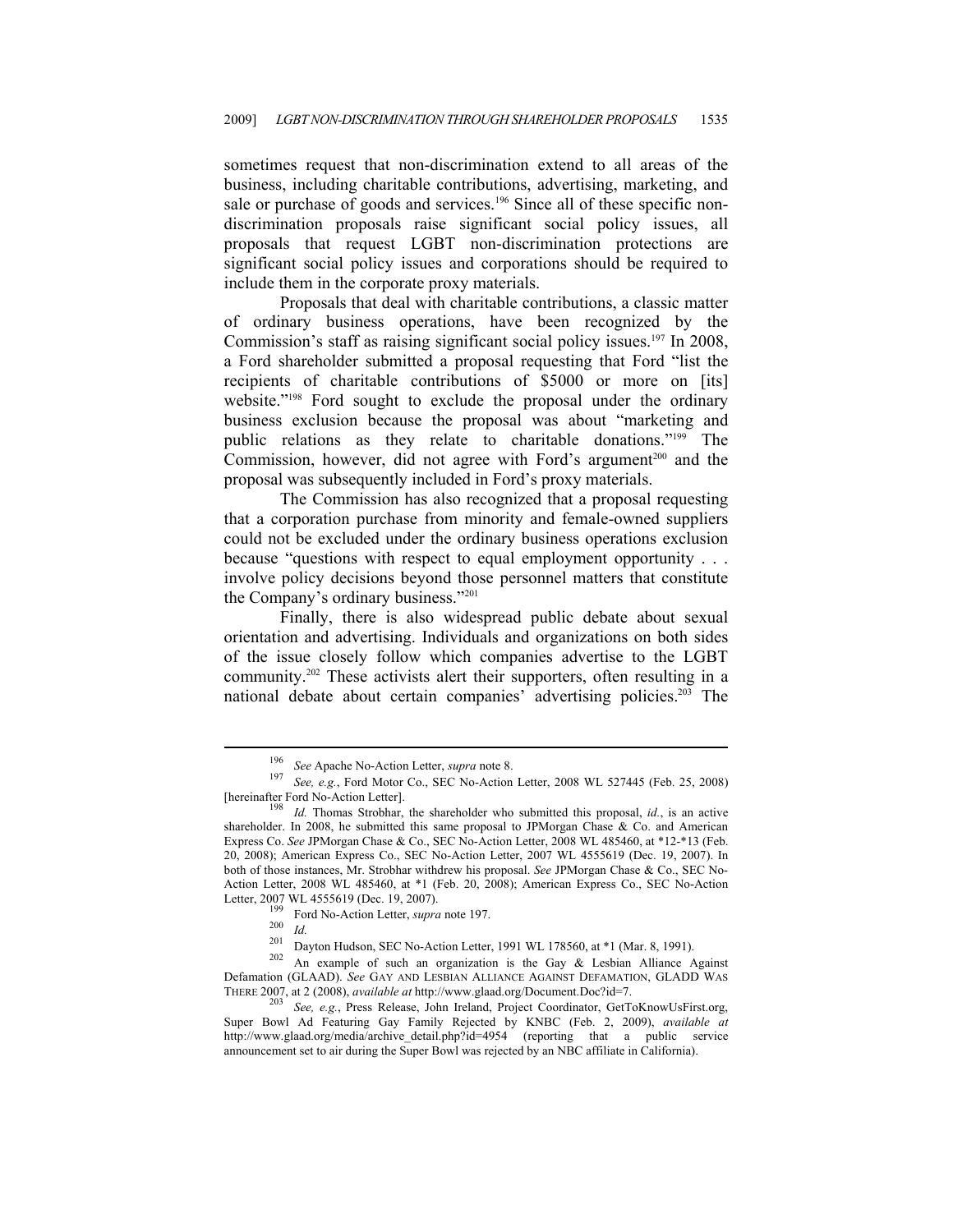national debate is usually expressed when activists instigate company boycotts.204

#### *B. LGBT Non-Discrimination Proposals Do Not Seek to Micromanage Corporations*

In addition to raising significant social policy issues, LGBT nondiscrimination proposals do not exhibit any characteristics of micromanagement. The second consideration the Commission uses to determine if the ordinary business operations exclusion will apply to a particular proposal is the degree to which a proposal "seeks to micromanage the company."<sup>205</sup> The Commission explicitly stated that proposals will be reviewed on a case-by-case basis, but "some proposals may intrude unduly on a company's 'ordinary business' operations by virtue of the level of detail that they seek."206

When introducing the test, the Commission cited four examples of shareholder proposals that sought to micromanage a corporation.207 Each of these four proposals differs radically from a proposal that merely seeks protection of LGBT rights, such as those that The Funds proposed that Apache adopt in 2008. Since LGBT non-discrimination proposals do not micromanage in the way that the Commission intended, companies should be required to include these proposals in their proxy materials.

The first proposal that the Commission cited as an example of micromanagement was submitted to Capital Cities/ABC, Inc. ("Capital Cities").208 There, the shareholders requested that the corporation create a report for shareholders detailing several of the corporation's affirmative action policies.209 Among other things, the proposal requested "[a] summary of Affirmative Action Programs and timetables to improve performance . . . and a description of major problems in meeting the network's goals."210 The Commission agreed with Capital Cities that the proposal could be omitted from Capital Cities' proxy materials under the ordinary business operations exclusion.211

The Commission's second example was a proposal submitted to Templeton Dragon Fund, Inc. ("Templeton").<sup>212</sup> The proposal requested that Templeton's board create a corporate policy that required them to "make annual offers to repurchase at least 5%, and up to 25% of its

<sup>&</sup>lt;sup>204</sup> *See, e.g.*, Jeremy W. Peters, *Still Advertising to Gays, Ford Under Boycott Again*, N.Y.<br>TIMES, Mar. 15, 2006, at C5. TIMES, Mar. 15, 2006, at C5.<br>
<sup>205</sup> 1998 Adopted Changes Release, *supra* note 32, at 29,109.<br>
<sup>206</sup> *Id.*<br>
<sup>207</sup> 1997 Proposed Changes Release, *supra* note 74, at 50,689 n.79.<br>
<sup>208</sup> Capital Cities/ABC, Inc., SEC No-Acti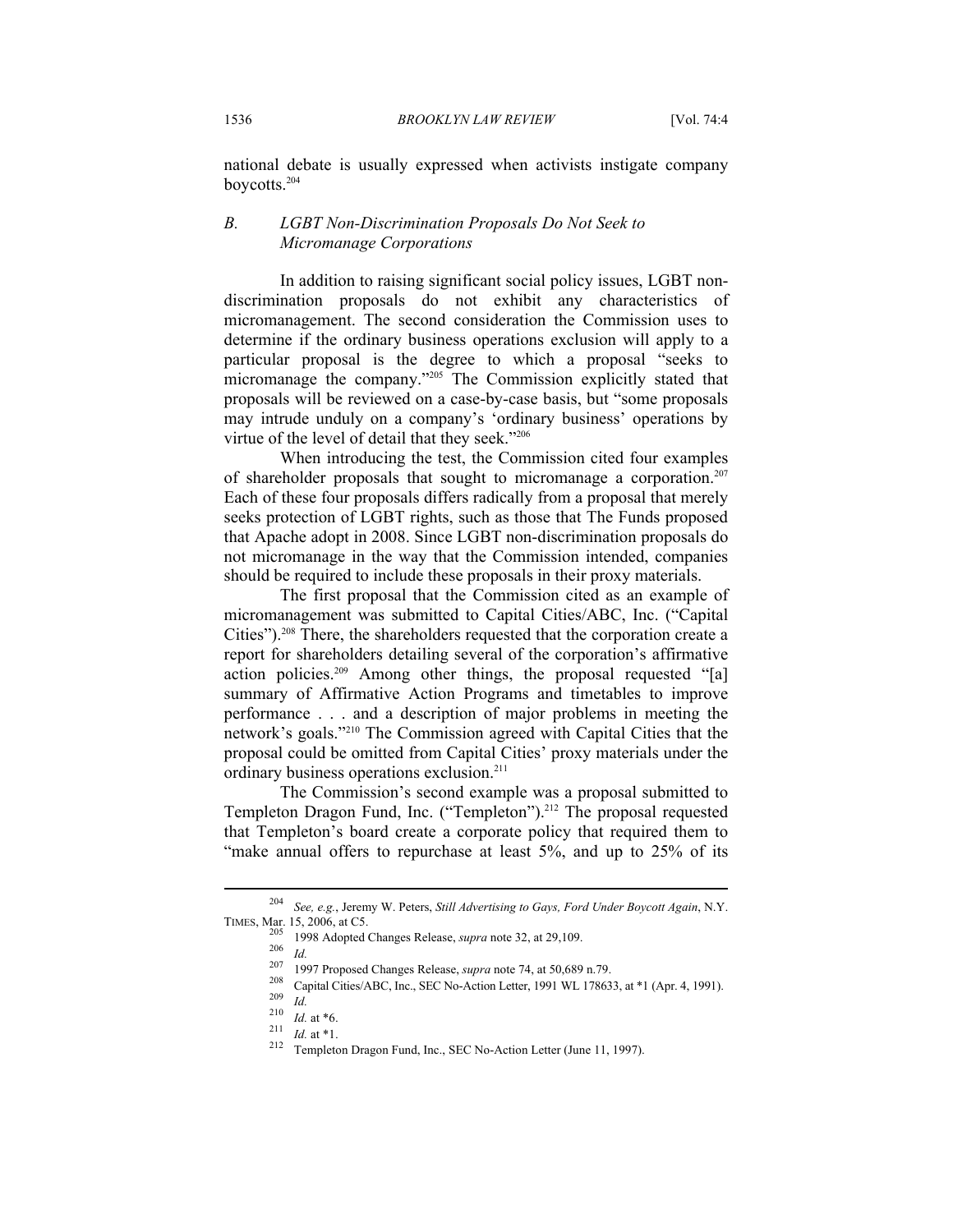outstanding shares at net asset value commencing with an initial repurchase of 25% of its outstanding shares."213 The Commission agreed with Templeton that it could exclude the proposal under the ordinary business operations because the proposal was too intricate.<sup>214</sup>

Third, the Commission cited a proposal requesting that Burlington Northern Railroad report "what corporate funds have been expended to date on [the development of a new technology] . . . specifically what has been accomplished in the way of hardware and software development, systems testing, added personnel requirements for future maintenance," the status of the technological development, the corporation's "intent[ions] to continue the project," the cost at which it intends to continue the project, and when the corporation expects the project to be completed.215 Again, the Commission agreed with Burlington Northern that the proposal could be excluded under the ordinary business operations exclusion.216

Finally, the Commission's last example of micromanagement was a proposal to Du Pont requesting that the corporation "[r]apidly accelerate plans to phase out [chlorofluorocarbon ("CFC")] and halon production . . . [and] . . . report to shareholders within six months . . . research and development program expenditures which dramatically increase efforts to find CFC and halon substitutes."217 The Commission agreed with Du Pont that the proposal could be excluded from Du Pont's proxy materials because the proposal related to the corporation's ordinary business operations.218 In addition, the D.C. Circuit Court clarified, in an opinion written by soon-to-be Supreme Court Justice Ruth Bader Ginsburg, that the problem with the proposal was that it "relates not to *whether* CFC production should be phased out, but *when* the phase out should be completed."219

In contrast to the examples of shareholder micromanagement, proposals such as The Fund's proposal to Apache merely ask that the corporation include a classification of people to its already existing nondiscrimination policy. The proposals above either provide detailed instructions to corporate management or set specific timelines in which management must complete the request. Unlike the Capital Cities proposal, non-discrimination proposals do not ask for the corporation to provide a report to shareholders, especially one that requires summaries, tables, and descriptions. Unlike the Templeton proposal, nondiscrimination proposals do not specify percentages, limits, or

<sup>213</sup> *Id.* 214 *Id.* 215 Burlington Northern Santa Fe Corp., SEC No-Action Letter, 1997 WL 33742 (Jan. 22, 1997). 216 *Id.* 217 Roosevelt v. E.I. Du Pont de Nemours & Co., 958 F.2d 416, 417 n.1 (D.C. Cir 1992). 218 *Id.* at 418. 219 *Id.* at 427.